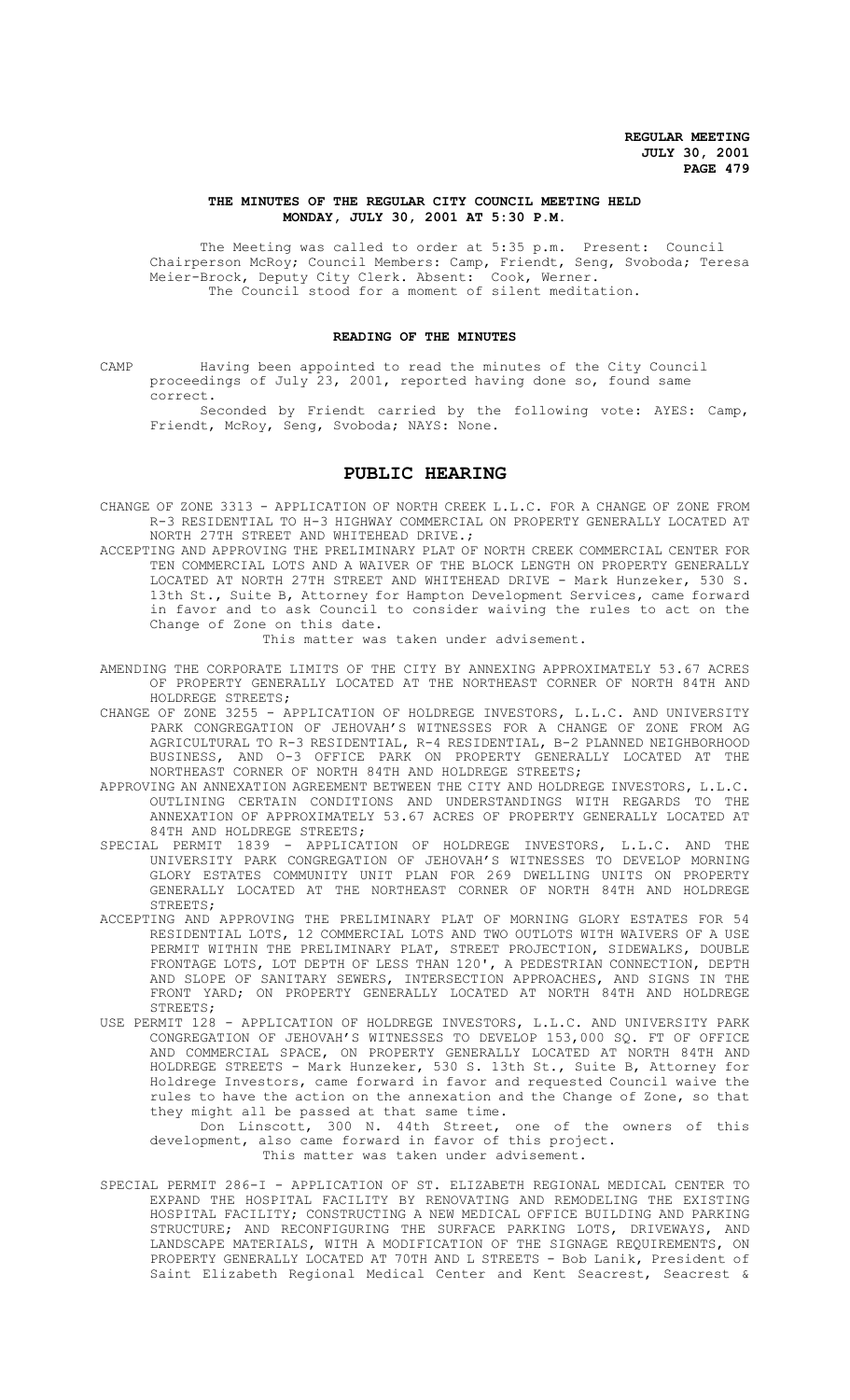Kalkowski, 1111 Lincoln Mall, Suite 350, Attorney for Saint Elizabeth, both came forward to present the request for the Special Permit. Jim Clinkenbeard, 7001 S. Wedgewood; Sally Spear, 7020 S. Wedgewood; and Darwin Spear, 7020 S. Wedgewood, all came forward in opposition to the street widening project and the addition of a traffic signal on 70th and Wedgewood Streets.

This matter was taken under advisement.

APPROVING THE AGREEMENT FOR AUTOMATED METER READING SYSTEM BETWEEN THE CITY AND MOUNTAIN STATES PIPE AND SUPPLY FOR AUTOMATED METER READING EQUIPMENT AND SERVICES FOR LINCOLN WATER SYSTEM - Steve Masters, Public Works and Utilities, came before Council for the renewal of contract and to answer any questions.

This matter was taken under advisement.

APPROVING THE BUDGET AND PROGRAM OF WORK FOR DOWNTOWN LINCOLN ASSOCIATION'S FY 2001-2002 MANAGEMENT AND MAINTENANCE DISTRICTS;

APPROVING THE MANAGEMENT AND MAINTENANCE CONTRACT FOR DOWNTOWN BUSINESS IMPROVEMENT DISTRICT (2001 REVISION) BETWEEN THE CITY AND THE DOWNTOWN LINCOLN ASSOCIATION FOR A THREE-YEAR PERIOD - Dallas McGee, Urban Dev., Development Project for Downtown Lincoln Association; Brad Korell, President of Wells Fargo Bank and Chairman of DLA; Polly McMullen and Gene Langdale of DLA all came forward in support of the renewal of these contracts.

Glenn Cekal, 1420 "C" Street, came forward to ask questions regarding the bicycle lane hook ups to the trails and to ask where the bicycles would be parked in the downtown area.

Danny Walker, 427 "E" Street, came forward to complain about the trash in his neighborhood and especially by the underpass. This matter was taken under advisement.

## **\*\* END OF PUBLIC HEARING \*\***

#### **MISCELLANEOUS BUSINESS PUBLIC HEARING**

Danny Walker, 427 "E" Street, came forward and read a message from the local neighborhood newsletter. He also asked for Council members to please respond to the questions that were posed at the local Town Hall meeting recently.

Les Helms, 5721 Gladstone, President of the Bus Transportation Union, came forward to ask that Council not cut the Mid-Town route and to propose a new bus route that allows customers access to Wal-Mart and K-Mart. He asked that the Council please consider this route in the future. Les suggested that a printed schedule was also needed so that the public could become aware of all potential routes offered by StarTran. These matters were taken under advisement.

## **COUNCIL ACTION**

#### **LIQUOR RESOLUTIONS - NONE**

### **ORDINANCES - 2ND READING**

CHANGE OF ZONE 3313 - APPLICATION OF NORTH CREEK L.L.C. FOR A CHANGE OF ZONE FROM R-3 RESIDENTIAL TO H-3 HIGHWAY COMMERCIAL ON PROPERTY GENERALLY LOCATED AT NORTH 27TH STREET AND WHITEHEAD DRIVE. (IN CONNECTION W/01R-192) - PRIOR to reading:<br>FRIENDT Moved

Moved to suspend the rules for Bill  $#01-116$  to have 2nd & 3rd Reading on this date.

Seconded by Seng & carried by the following vote: AYES: Camp, Friendt, McRoy, Seng, Svoboda; NAYS: None; ABSENT: Cook & Werner.

CLERK Read an ordinance, introduced by Terry Werner, amending the Lincoln Zoning District Maps attached to and made a part of Title 27 of the

Lincoln Municipal Code, as provided by Section 27.05.020 of the Lincoln Municipal Code, by changing the boundaries of the districts established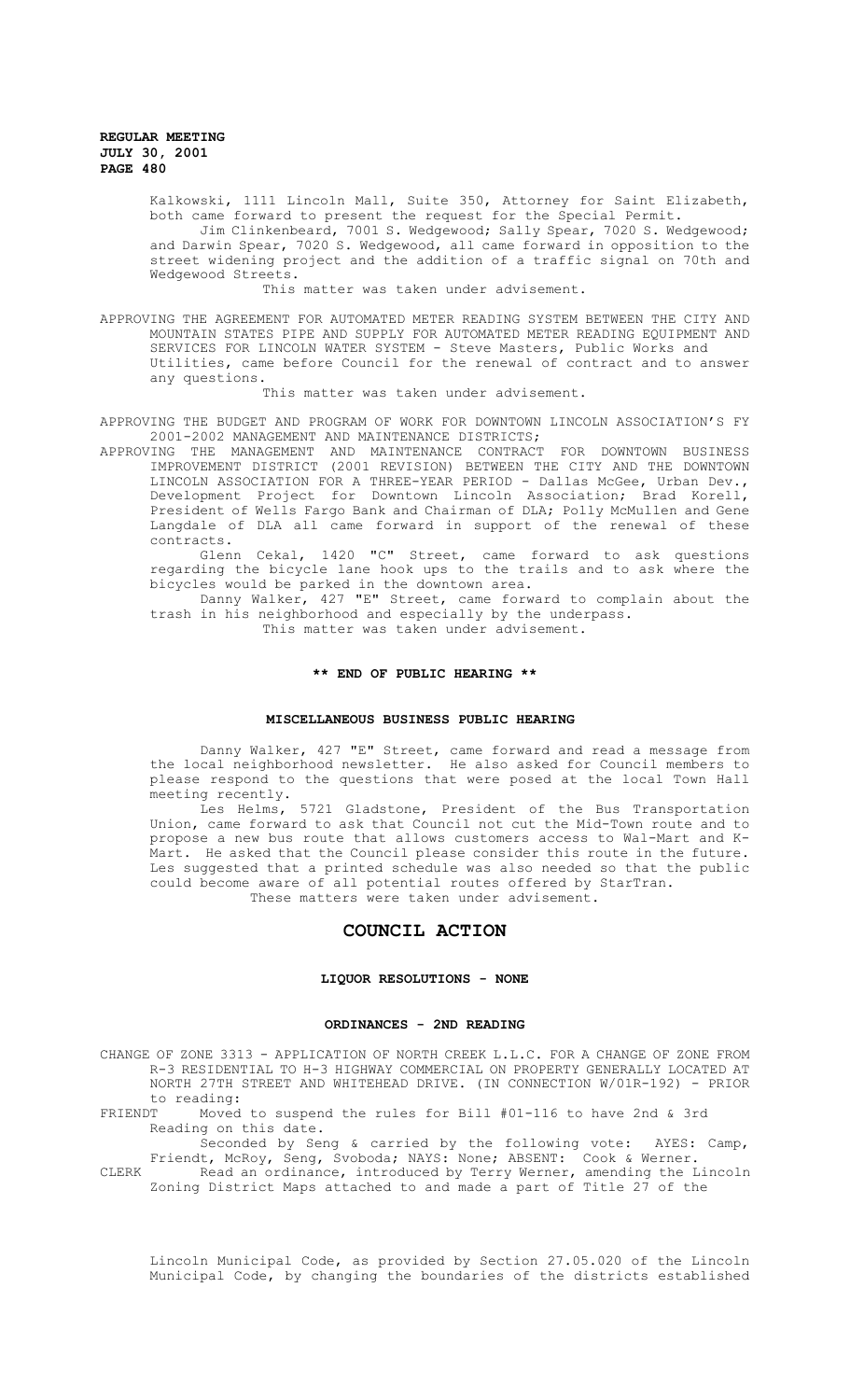and shown thereon, the second time. **(See Council Action under "ORDINANCES - 3RD READING")**

- AMENDING THE CORPORATE LIMITS OF THE CITY BY ANNEXING APPROXIMATELY 53.67 ACRES OF PROPERTY GENERALLY LOCATED AT THE NORTHEAST CORNER OF NORTH 84TH AND HOLDREGE STREETS. (IN CONNECTION W/01-118, 01R-191, 01R-194, 01R-195, 01R-196) - PRIOR to reading:
- CAMP Moved to suspend the rules for Bill #01-117 to have 2nd & 3rd Reading on this date.

Seconded by Svoboda & carried by the following vote: AYES: Camp, Friendt, McRoy, Seng, Svoboda; NAYS: None; ABSENT: Cook & Werner.

- CLERK Read an ordinance, introduced by Terry Werner, amending Section 15 of Ordinance No. 8730, passed May 17, 1965, as last amended by Section 1 of Ordinance No. 17552, passed September 20, 1999 defining the corporate limits of the City of Lincoln, Nebraska; repealing said Section 15 of Ordinance No. 8730, passed May 17, 1965, as last amended by Section 1 of Ordinance No. 17552, passed September 20, 1999, as hitherto existing, the second time. **(See Council Action under "ORDINANCES - 3RD READING")**
- CHANGE OF ZONE 3255 APPLICATION OF HOLDREGE INVESTORS, L.L.C. AND UNIVERSITY PARK CONGREGATION OF JEHOVAH'S WITNESSES FOR A CHANGE OF ZONE FROM AG AGRICULTURAL TO R-3 RESIDENTIAL, R-4 RESIDENTIAL, B-2 PLANNED NEIGHBORHOOD BUSINESS, AND O-3 OFFICE PARK ON PROPERTY GENERALLY LOCATED AT THE NORTHEAST CORNER OF NORTH 84TH AND HOLDREGE STREETS. (IN CONNECTION W/01- 117, 01R-191, 01R-194, 01R-195, 01R-196) - PRIOR to reading:
- SENG Moved to suspend the rules on Bill #01-118 to have 2nd & 3rd Reading on this date.

Seconded by Friendt & carried by the following vote: AYES: Camp, Friendt, McRoy, Seng, Svoboda; NAYS: None; ABSENT: Cook & Werner.

CLERK Read an ordinance, introduced by Terry Werner, amending the Lincoln Zoning District Maps attached to and made a part of Title 27 of the Lincoln Municipal Code, as provided by Section 27.05.020 of the Lincoln Municipal Code, by changing the boundaries of the districts established and shown thereon, the second time. **(See Council Action under "ORDINANCES - 3RD READING")**

#### **RESOLUTIONS**

- SPECIAL PERMIT 286-I APPLICATION OF ST. ELIZABETH REGIONAL MEDICAL CENTER TO EXPAND THE HOSPITAL FACILITY BY RENOVATING AND REMODELING THE EXISTING HOSPITAL FACILITY; CONSTRUCTING A NEW MEDICAL OFFICE BUILDING AND PARKING STRUCTURE; AND RECONFIGURING THE SURFACE PARKING LOTS, DRIVEWAYS, AND LANDSCAPE MATERIALS, WITH A MODIFICATION OF THE SIGNAGE REQUIREMENTS, ON PROPERTY GENERALLY LOCATED AT 70TH AND L STREETS - PRIOR to reading: CAMP Moved to amend Bill 01-185 in the following manner (Motion to Amend
- 

#1):

On page 3, after line 22, add the following:

BE IT FURTHER RESOLVED that the Saint Elizabeth Regional Medical Center Agreement for the Installation of Off-Site Transportation Improvements, attached hereto marked as Exhibit No. 1 is hereby approved and the mayor is hereby authorized to execute the same on behalf of the City of Lincoln, Nebraska.

Seconded by Seng & carried by the following vote: AYES: Camp, Friendt, McRoy, Seng, Svoboda; NAYS: None; ABSENT: Cook & Werner. FRIENDT Moved to amend Motion to Amend #1 of Bill 01-185 in the following manner:

On page 3 after line 22, add the following:

(1) The third lane to Wedgewood Drive east of South 70th Street and Wedgewood Drive intersection shall be deferred by the Director of Public Works to provide additional time to study the safety and transportation needs of said third lane; and (2) Saint Elizabeth Regional Medical Center agrees to escrow for

up to four (4) years the estimated cost of adding the third lane, as determined by the Director of Public Works, as part of the executive order process for the traffic improvements to South 70th Street and Wedgewood Drive.

Seconded by Camp & carried by the following vote: AYES: Camp, Friendt, McRoy, Seng, Svoboda; NAYS: None; ABSENT: Cook & Werner.

CAMP Moved to amend Bill 01-185 in the following manner (Motion to Amend #2):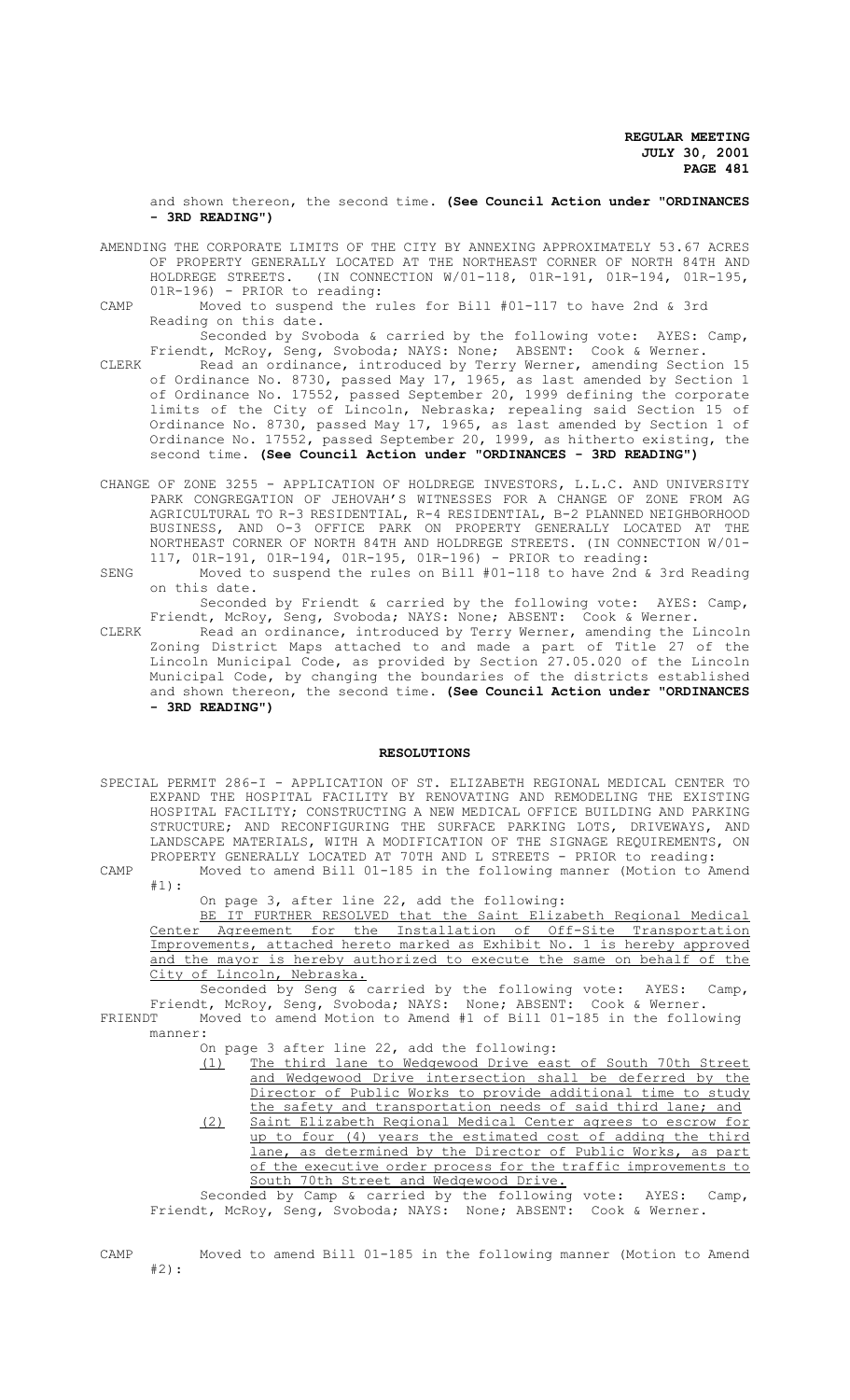> On Page 2, between lines 20 and 21, add a new subparagraph g to read as follows:

g. A modification of Section 27.69.260(d) of the Lincoln Municipal Code to allow an increase in the size of the main entry identification sign (illuminated monument) from 50 square feet to 78 square feet in area.

Seconded by Seng & carried by the following vote: AYES: Camp, Friendt, McRoy, Seng, Svoboda; NAYS: None; ABSENT: Cook & Werner.

CLERK Read the following resolution, introduced by Ken Svoboda, who moved its adoption:

A-80994 WHEREAS, St. Elizabeth Regional Medical Center has submitted an

application designated as Special Permit No. 286-I for authority to expand the hospital facility by renovating and remodeling the existing hospital facility, constructing a new medical office building and parking structure, and reconfiguring the surface parking lots, driveways and landscape materials, and to modify the signage requirements on property located at 70th and L Streets, and legally described to wit:

Lot 1, Saint Elizabeth Regional Medical Center, Lincoln,

Lancaster County, Nebraska;

WHEREAS, the real property adjacent to the area included within the site plan for this hospital facility expansion will not be adversely affected; and

WHEREAS, said site plan together with the terms and conditions hereinafter set forth are consistent with the intent and purpose of Title 27 of the Lincoln Municipal Code to promote the public health, safety, and general welfare.

NOW, THEREFORE, BE IT RESOLVED by the City Council of the City of Lincoln, Nebraska:

That the application of Saint Elizabeth Regional Medical Center, hereinafter referred to as "Permittee", to expand the hospital facility by renovating and remodeling the existing hospital facility, constructing a new medical office building and parking structure, reconfiguring the surface parking lots, driveways and landscape materials, and to modify the signage requirements on the property legally described above, be and the same is hereby granted under the provisions of Section 27.63.080 of the Lincoln Municipal Code upon condition that construction and operation of said hospital facility expansion be in strict compliance with said application, the site plan, and the following additional express terms, conditions, and requirements:

1. This permit approves:

- a. An expansion of the facility to a total of 252 beds.
- b. A new medical office building with a total of 110,000
- square feet in floor area.
- c. A new parking structure.<br>d. A 5.000 square foot expa d. A 5,000 square foot expansion of the power plant.
- e. A modification of Section 27.69.260 of the Lincoln Municipal Code to allow a new primary directional sign on the southeast corner of the campus. Said sign shall not exceed 8 feet in height or 50 square feet in area.
- f. A modification of Section 27.69.260 of the Lincoln Municipal Code to allow additional building signage (illuminated) on six building sites: 3 on the parking garage, 1 on the medical office building, and 2 on the hospital building. Each sign will be a maximum of 22.5 square feet. No sign shall exceed 22.5 square feet in area.
- g. A modification of Section 27.69.260(d) of the Lincoln Municipal Code to allow an increase in the size of the main entry identification sign (illuminated monument) from 50 square feet to 78 square feet in area.
- 2. Before receiving building permits:
	- a. The Permittee must submit a revised final plan including five copies which are acceptable to the Planning Director.
	- b. The construction plans must conform to the approved plans.
	- c. Permittee must furnish the necessary security to guarantee construction of the required improvements and receive an executive order to construct the same.

3. All development and construction must conform to the approved plans.

All privately-owned improvements, including landscaping, must be permanently maintained by the Permittee.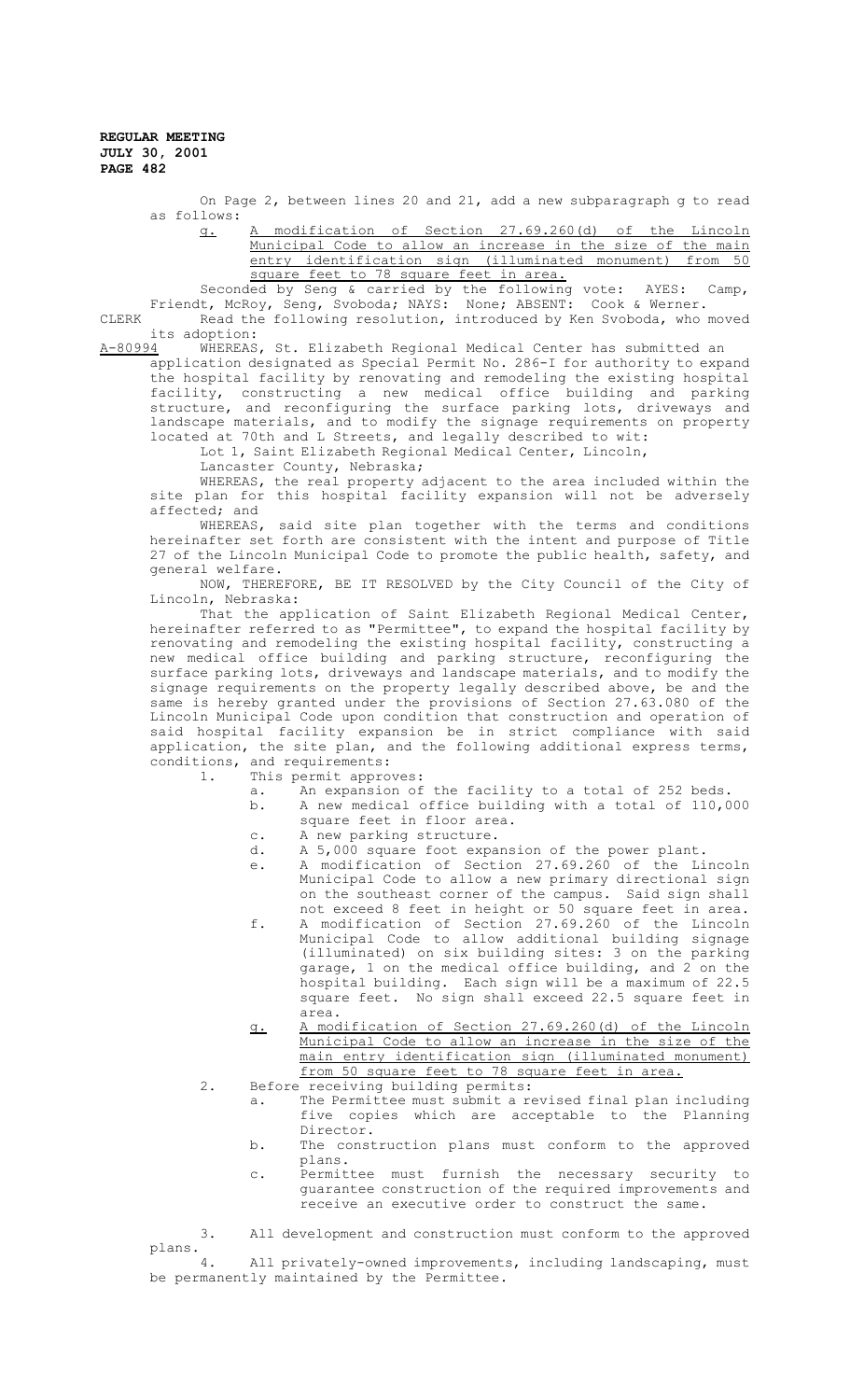5. The site plan approved by this permit shall be the basis for all interpretations of setbacks, yards, locations of buildings, location of parking and circulation elements, and similar matters.<br>6 The terms, conditions, and requirements of

The terms, conditions, and requirements of this resolution shall be binding and obligatory upon the Permittee, its successors, and assigns. The building official shall report violations to the City Council which may revoke the special permit or take such other action as may be necessary to gain compliance.

7. The Permittee shall sign and return the City's letter of acceptance to the City Clerk within 30 days following approval of the special permit, provided, however, said 30-day period may be extended up to six months by administrative amendment. The City Clerk shall file a copy of the resolution approving the special permit and the letter of acceptance with the Register of Deeds, filing fees therefor to be paid in advance by the Permittee.<br>8 The site plan

The site plan as approved with this resolution voids and supersedes all previously approved sign plans, however, all resolutions approving previous permits remain in force unless specifically amended by this resolution.

BE IT FURTHER RESOLVED that the Saint Elizabeth Regional Medical Center Agreement for the Installation of Off-Site Transportation Improvements, attached hereto marked as Exhibit No. 1 is hereby approved and the mayor is hereby authorized to execute the same on behalf of the

City of Lincoln, Nebraska.<br>(1) The third lane The third lane to Wedgewood Drive east of South 70th Street and Wedgewood Drive intersection shall be deferred by the Director of Public Works to provide additional time to study the safety and transportation needs of said third lane; and (2) Saint Elizabeth Regional Medical Center agrees to escrow for up to four (4) years the estimated cost of adding the third

lane, as determined by the Director of Public Works, as part of the executive order process for the traffic improvements to South 70th Street and Wedgewood Drive.

Introduced by Ken Svoboda

Seconded by Friendt & carried by the following vote: AYES: Camp, Friendt, McRoy, Seng, Svoboda; NAYS: None; ABSENT: Cook & Werner.

REAPPOINTING DOUG BIGGERSTAFF TO THE EXAMINING BOARD OF PLUMBERS FOR A THREE-YEAR TERM EXPIRING SEPTEMBER 4, 2004 - CLERK read the following resolution, introduced by Ken Svoboda, who moved its adoption:

A-80995 BE IT RESOLVED by the City Council of the City of Lincoln, Nebraska: That the reappointment of Doug Biggerstaff to the Examining Board of Plumbers for a three-year term expiring September 4, 2004 is hereby approved.

Introduced by Ken Svoboda

Seconded by Camp & carried by the following vote: AYES: Camp, Friendt, McRoy, Seng, Svoboda; NAYS: None; ABSENT: Cook & Werner.

REAPPOINTING DOUG BIGGERSTAFF TO THE WATER CONDITIONING BOARD OF EXAMINERS FOR A THREE-YEAR TERM EXPIRING SEPTEMBER 4, 2004 - CLERK read the following

resolution, introduced by Ken Svoboda, who moved its adoption:<br>A-80996 BE IT RESOLVED by the City Council of the City of Lincoln, A-80996 BE IT RESOLVED by the City Council of the City of Lincoln, Nebraska: That the reappointment of Doug Biggerstaff to the Water Conditioning Board of Examiners for a three-year term expiring September 4, 2004 is hereby approved.

Introduced by Ken Svoboda

Seconded by Seng & carried by the following vote: AYES: Camp, Friendt, McRoy, Seng, Svoboda; NAYS: None; ABSENT: Cook & Werner.

APPOINTING ORVILLE JONES TO THE LINCOLN HOUSING AUTHORITY BOARD FOR A FIVE-YEAR TERM EXPIRING JULY 1, 2006 - CLERK read the following resolution, introduced by Ken Svoboda, who moved its adoption:<br>A-80997 BE IT RESOLVED by the City Council of the City

BE IT RESOLVED by the City Council of the City of Lincoln, Nebraska:

That the appointment of Orville Jones to the Lincoln Housing Authority Board for a five-year term expiring July 1, 2006 is hereby approved.

Introduced by Ken Svoboda

Seconded by Seng & carried by the following vote: AYES: Camp, Friendt, McRoy, Seng, Svoboda; NAYS: None; ABSENT: Cook & Werner.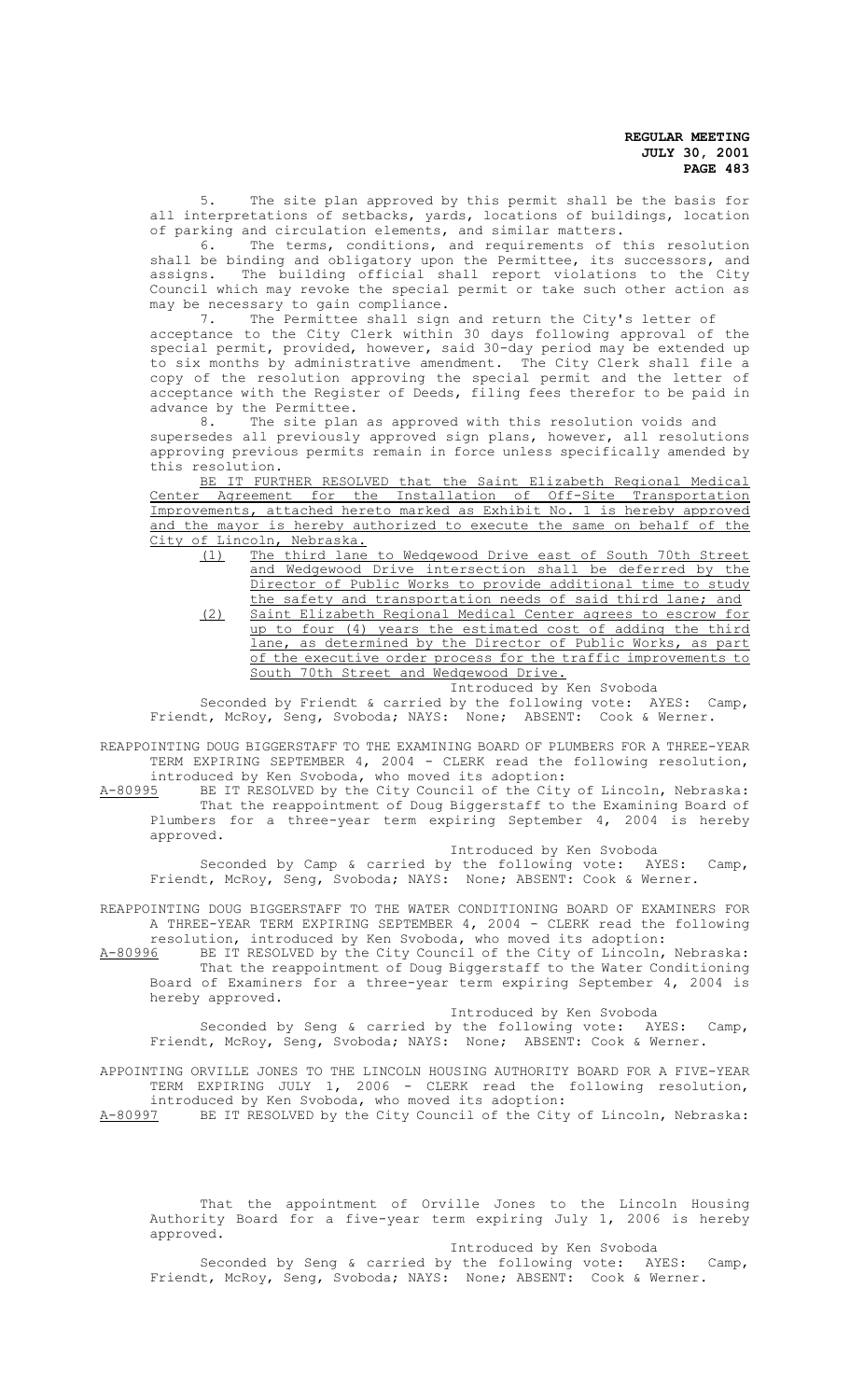ACCEPTING AND APPROVING THE PRELIMINARY PLAT OF NORTH CREEK COMMERCIAL CENTER FOR TEN COMMERCIAL LOTS AND A WAIVER OF THE BLOCK LENGTH ON PROPERTY GENERALLY LOCATED AT NORTH 27TH STREET AND WHITEHEAD DRIVE - CLERK read the following resolution, introduced by Ken Svoboda, who moved its adoption: A-80998 WHEREAS, **North Creek L.L.C.** has submitted the preliminary plat of **NORTH CREEK COMMERCIAL CENTER** for acceptance and approval; and

WHEREAS, the Lincoln City - Lancaster County Planning Commission has reviewed said preliminary plat and made recommendations as contained in the letter dated June 15, 2001, which is attached hereto as Exhibit "A". NOW, THEREFORE, BE IT RESOLVED by the City Council of the City of Lincoln, Nebraska:

That the preliminary plat of **NORTH CREEK COMMERCIAL CENTER**, located at North 27th Street and Whitehead Drive as submitted by **North Creek L.L.C.** is hereby accepted and approved, subject to the terms and conditions set forth in Exhibit "A", which is attached hereto and made a part of this resolution as though fully set forth verbatim.

BE IT FURTHER RESOLVED that the City Council finds that the tract to be subdivided is surrounded by such development or unusual conditions that strict application of the subdivision requirements would result in actual difficulties or substantial hardship and the following modifications to the subdivision requirements are therefore approved:

1. The requirement of § 26.23.130(a) of the Lincoln Municipal Code that block lengths not exceed 1320 feet between cross streets is waived along I-80, the wetlands located along the southwestern boundary of the Preliminary Plat, and along Telluride Drive.

Introduced by Ken Svoboda

Seconded by Seng & carried by the following vote: AYES: Camp, Friendt, McRoy, Seng, Svoboda; NAYS: None; ABSENT: Cook & Werner.

WAIVING THE DESIGN STANDARDS TO EXTEND THE TIME FOR INSTALLATION OF SIDEWALKS, STREET TREES, AND LANDSCAPE SCREEN BETWEEN RUSSWOOD PARKWAY AND TRAIL RIDGE ROAD, AND ALONG TRAIL RIDGE COURT AND THE SOUTH SIDE OF TRAIL RIDGE ROAD, LOCATED IN THE RUSSWOOD PARK 1ST ADDITION, GENERALLY LOCATED AT NORTH 84TH AND VINE STREETS - CLERK read the following resolution, introduced by Ken Svoboda, who moved its adoption:<br>A-80999 WHEREAS, Center Associates, hereinafter referi

WHEREAS, Center Associates, hereinafter referred to as "Subdivider", previously submitted and received approval of a Final Plat designated as Russwood Park 1st Addition by the Lincoln-Lancaster County Planning Commission; and

WHEREAS, the conditions of approval for said Final Plat included installation of sidewalks, street trees and landscape screens between Russwood Parkway and Trail Ridge Road, and along Trail Ridge Court and the south side of Trail Ridge Road to be completed by January 31, 2000 for the sidewalks and street trees and by January 31, 1998 for the landscape screen; and

WHEREAS, Subdivider is requesting an extension of the completion date for installation of sidewalks, street trees and landscape screen for five years to 2006; and

WHEREAS, future development of the lots along Trail Ridge Court would most likely cause damage to improvements if installed now.

NOW, THEREFORE, BE IT RESOLVED by the City Council of the City of Lincoln, Nebraska:

That Russwood Park 1st Addition is surrounded by such development or unusual conditions that strict application of the subdivision requirements would result in actual difficulties or substantial hardship and the<br>following modifications to the subdivision agreement are therefore following modifications to the subdivision agreement are approved

a. The requirements of Sections 26.27.020, 26.27.080 and 26.27.090 providing sidewalks, landscape screening, and street trees be installed within 4, 2, and 4 years, respectively, following approval of the final plat are waived to allow said improvements along Trail Ridge Court to be installed as the property is developed or within one year from the date of approval of this waiver of subdivision requirements whichever first occurs.

b. The requirements of Sections 26.27.020, 26.27.080 and 26.27.090 providing sidewalks, landscape screening, and street trees be installed within 4, 2, and 4 years, respectively, following approval of the final plat are waived to allow said improvements along Trail Ridge Court and Russwood Parkway to be installed within 90 days from the date of approval of this waiver of subdivision requirement.

All other conditions for approval of the Final Plat of Russwood Park 1st Addition shall remain in full force and effect.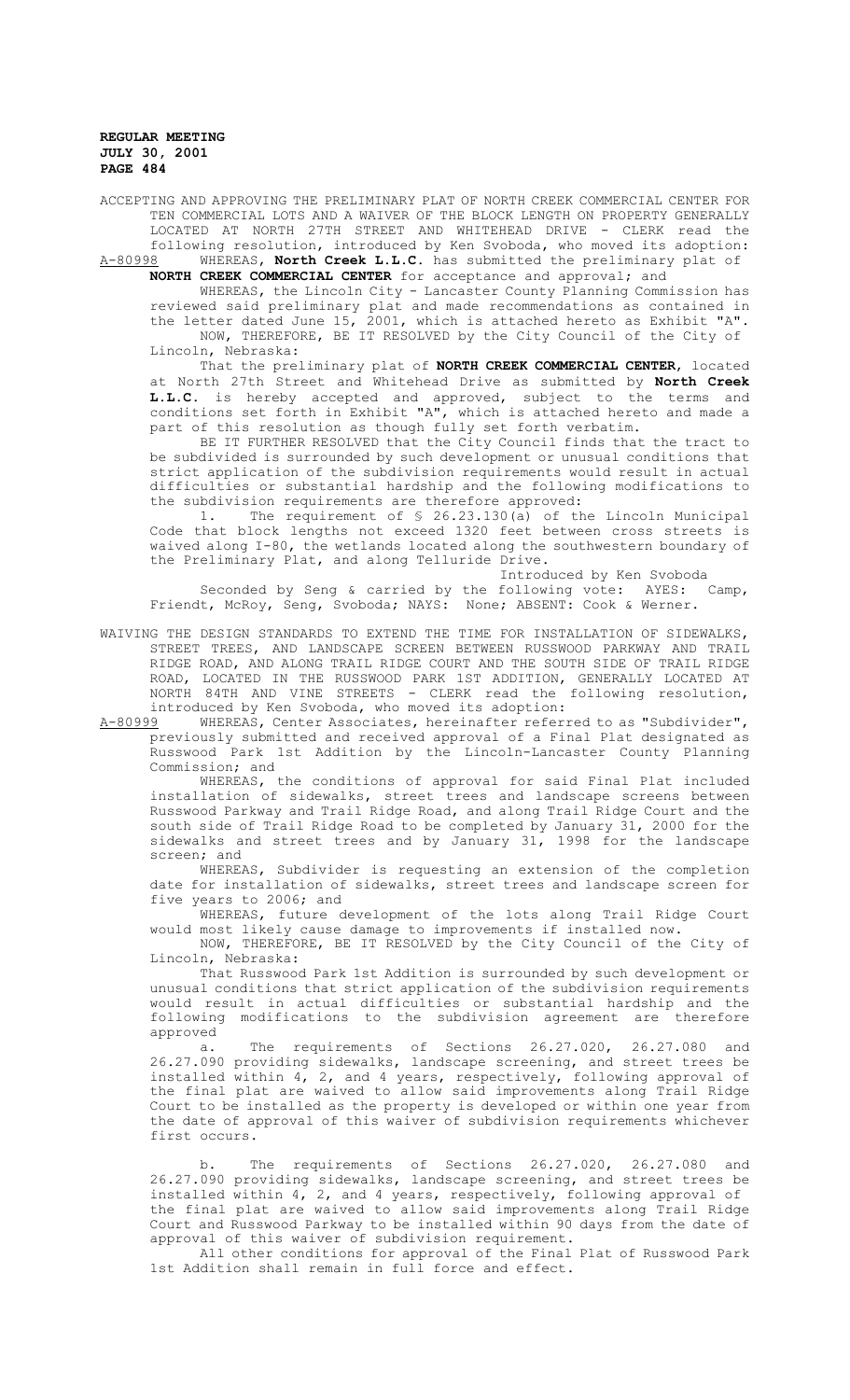# Introduced by Ken Svoboda

Seconded by Seng & carried by the following vote: AYES: Camp, Friendt, McRoy, Seng, Svoboda; NAYS: None; ABSENT: Cook & Werner.

APPROVING AN ANNEXATION AGREEMENT BETWEEN THE CITY AND HOLDREGE INVESTORS, L.L.C. OUTLINING CERTAIN CONDITIONS AND UNDERSTANDINGS WITH REGARDS TO THE ANNEXATION OF APPROXIMATELY 53.67 ACRES OF PROPERTY GENERALLY LOCATED AT

84TH AND HOLDREGE STREETS.<br>A-81000 BE IT RESOLVED by the A-81000 BE IT RESOLVED by the City Council of the City of Lincoln, Nebraska: That the agreement titled Morning Glory Estates Conditional Annexation and Zoning Agreement (Annexation Agreement), which is attached hereto, marked as Attachment "A" and made a part hereof by reference, between the City of Lincoln and Holdrege Investors, L.L.C. (Owner) outlining certain conditions and understandings between the City and said Owner relating to the annexation of land generally located northeast of North 84th and Holdrege Streets is approved.

BE IT FURTHER RESOLVED that the Mayor is authorized to execute the Annexation Agreement on behalf of the City.

BE IT FURTHER RESOLVED that the City Clerk is directed to return one fully executed copy of this Agreement to Rick Peo, Chief Assistant City Attorney, for distribution to the Owner.

BE IT FURTHER RESOLVED that the City Clerk is directed to record the Annexation Agreement with the Register of Deeds, filing fees to be paid by the Owner.

#### Introduced by Ken Svoboda

Seconded by Seng & carried by the following vote: AYES: Camp, Friendt, McRoy, Seng, Svoboda; NAYS: None; ABSENT: Cook & Werner.

SPECIAL PERMIT 1839 - APPLICATION OF HOLDREGE INVESTORS, L.L.C. AND THE UNIVERSITY PARK CONGREGATION OF JEHOVAH'S WITNESSES TO DEVELOP MORNING GLORY ESTATES COMMUNITY UNIT PLAN FOR 269 DWELLING UNITS ON PROPERTY GENERALLY LOCATED AT THE NORTHEAST CORNER OF NORTH 84TH AND HOLDREGE STREETS - CLERK read the following resolution, introduced by Ken Svoboda, who moved its adoption:<br>A-81001 WHEREAS, Holdrege

WHEREAS, Holdrege Investors, L.L.C. and the University Park

Congregation of Jehovah's Witnesses have submitted an application designated as Special Permit No.1839 for authority to develop Morning Glory Estates Community Unit Plan consisting of 269 dwelling units on property located at the northeast corner of North 84th and Holdrege Streets, and legally described to wit:

A portion of the remaining portion of Lots 93 I.T. and 94 I.T., all located in the Southwest Quarter of Section 14, Township 10 North, Range 7 East of the 6th P.M., Lancaster County, Nebraska, and more particularly described as follows:

Commencing at the northwest corner of the remaining portion of Lot 93 I.T., said point being 90.00 feet east of the west line of said Southwest Quarter; thence on an assumed bearing of north 89 degrees 58 minutes 15 seconds east along the north line of said remaining portion of Lot 93 I.T., a distance of 438.42 feet to the true point of beginning; thence continuing north 89 degrees 58 minutes 15 seconds east along the north line of said remaining portion of Lot 93 I.T., a distance of 796.96 feet to the northeast corner of said remaining portion of Lot 93 I.T.; thence south 00 degrees 02 minutes 52 seconds west along the east line of said remaining portion of Lots 93 I.T. and 94 I.T., a distance of 1896.50 feet to the southeast corner of said remaining portion of Lot 94 I.T.; thence north 89 degrees 35 minutes 51 seconds west along the south line of said remaining portion of Lot 94 I.T., a distance of 624.27 feet to a point; thence north 00 degrees 00 minutes 00 seconds west, a distance of 43.74 feet to a point of curvature; thence along a curve in a counter clockwise direction having a radius of 600.00 feet, arc length of 134.46 feet, delta angle of 12 degrees 50 minutes 25 seconds, a chord bearing of north 06 degrees 25 minutes 12 seconds west, and a chord length of 134.18 feet to a point of reverse curvature; thence along a curve in a clockwise direction having a radius of 800.00 feet, arc length of 177.56 feet, delta angle of 12 degrees 43 minutes 00 seconds, a chord bearing of north 06 degrees 28 minutes 55 seconds west, and a chord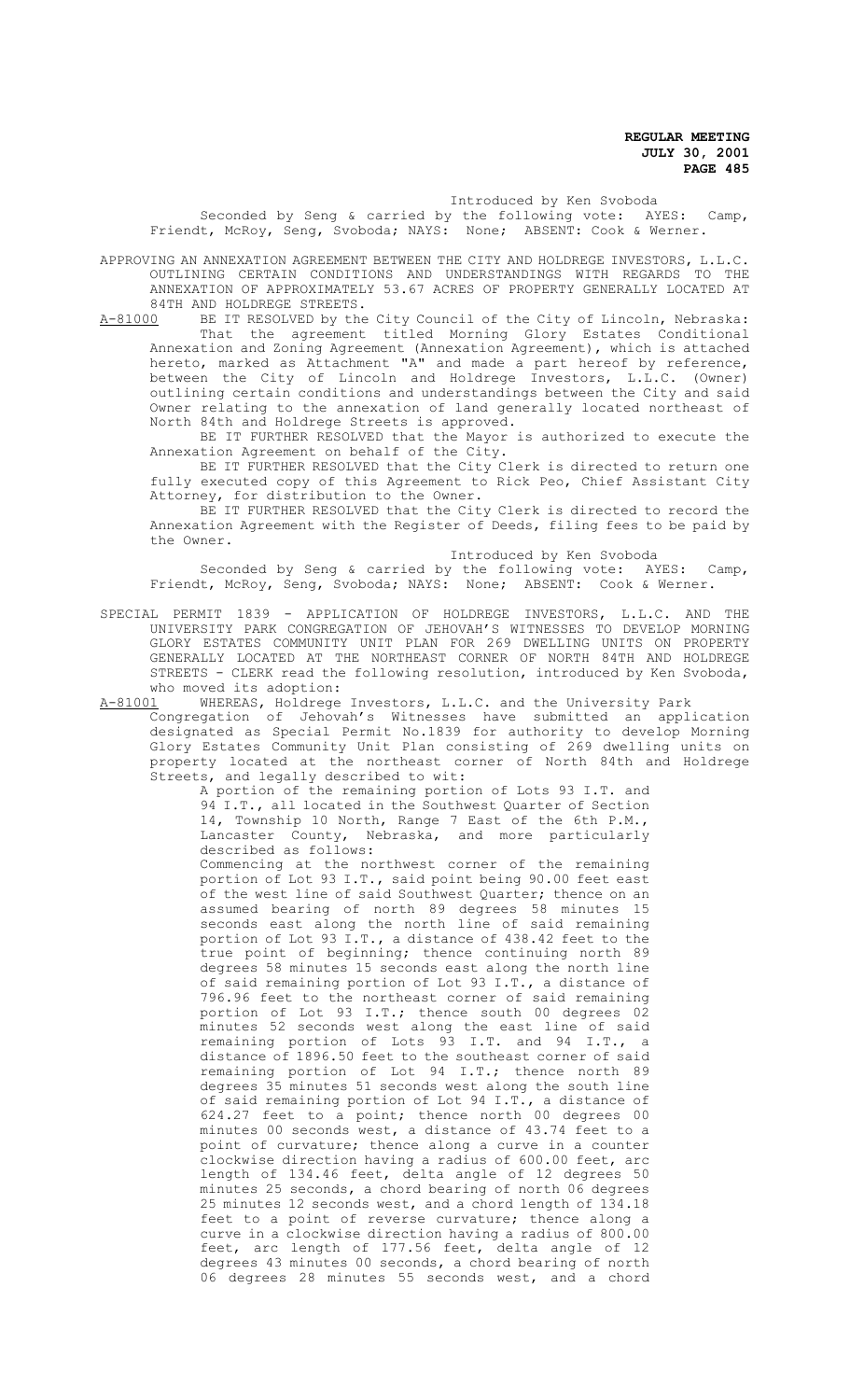> length of 177.19 feet to a point of tangency; thence north 00 degrees 07 minutes 25 seconds west, a distance of 545.29 feet to a point of curvature; thence along a curve in a clockwise direction having a radius of 303.00 feet, arc length of 105.69 feet, delta angle of 19 degrees 59 minutes 09 seconds, a chord bearing of north 09 degrees 52 minutes 10 seconds east, and a chord length of 105.16 feet to a point of tangency; thence north 19 degrees 51 minutes 44 seconds east, a distance of 90.57 feet to a point; thence north 65 degrees 18 minutes 41 seconds west, a distance of 201.91 feet to a point of curvature; thence along a curve in a counter clockwise direction having a radius of 400.00 feet, arc length of 25.80 feet, delta angle of 03 degrees 41 minutes 45 seconds, a chord bearing of north 67 degrees 09 minutes 34 seconds west, and a chord length of 25.80 feet to a point; thence north 20 degrees 59 minutes 34 seconds east, a distance of 67.09 feet to a point; thence north 00 degrees 02 minutes 52 seconds west, a distance of 647.50 feet to the true point of beginning, said tract contains a calculated area of 30.83 acres, or 1,342,924.78 square feet more or less;

WHEREAS, the real property adjacent to the area included within the site plan for this community unit plan will not be adversely affected; and WHEREAS, said site plan together with the terms and conditions hereinafter set forth are consistent with the intent and purpose of Title 27 of the Lincoln Municipal Code to promote the public health, safety, and general welfare.

NOW, THEREFORE, BE IT RESOLVED by the City Council of the City of Lincoln, Nebraska:

That the application of Holdrege Investors, L.L.C. and the University Park Congregation of Jehovah's Witnesses, hereinafter referred to as "Permittee", to develop Morning Glory Estates Community Unit Plan consisting of 269 dwelling units, on the property legally described above, be and the same is hereby granted under the provisions of Section 27.63.320 and Chapter 27.65 of the Lincoln Municipal Code upon condition that construction and operation of said community unit plan be in strict compliance with said application, the site plan, and the following additional express terms, conditions, and requirements:

1. This permit approves a community unit plan consisting of 269 dwelling units.<br>2. Bef

- Before receiving building permits:<br>a. The Permittee must submit a
	- The Permittee must submit an acceptable, revised and reproducible final plan including five copies to the Planning Department.
	- b. The construction plans must conform to the approved plans.
	- c. Final plats within the area of this community unit plan must be approved by the City.

3. Before occupying the dwelling units, all development and construction must be completed in conformance with the approves plans.

4. All privately-owned improvements must be permanently maintained by the Owner or an appropriately established homeowners association approved by the City Attorney.

5. The site plan approved by this permit shall be the basis for all interpretations of setbacks, yards, locations of buildings, location of parking and circulation elements, and similar matters.<br>6. The terms, conditions, and requirements of t

The terms, conditions, and requirements of this resolution shall be binding and obligatory upon the Permittee, their successors, and assigns. The building official shall report violations to the City Council which may revoke the special permit or take such other action as may be necessary to gain compliance.

7. The Permittee shall sign and return the City's letter of acceptance to the City Clerk within 30 days following approval of the special permit, provided, however, said 30-day period may be extended up to six months by administrative amendment. The City Clerk shall file a copy of the resolution approving the special permit and the letter of acceptance with the Register of Deeds, filing fees therefor to be paid in advance by the Permittee.

Introduced by Ken Svoboda

Seconded by Seng & carried by the following vote: AYES: Camp, Friendt, McRoy, Seng, Svoboda; NAYS: None; ABSENT: Cook & Werner.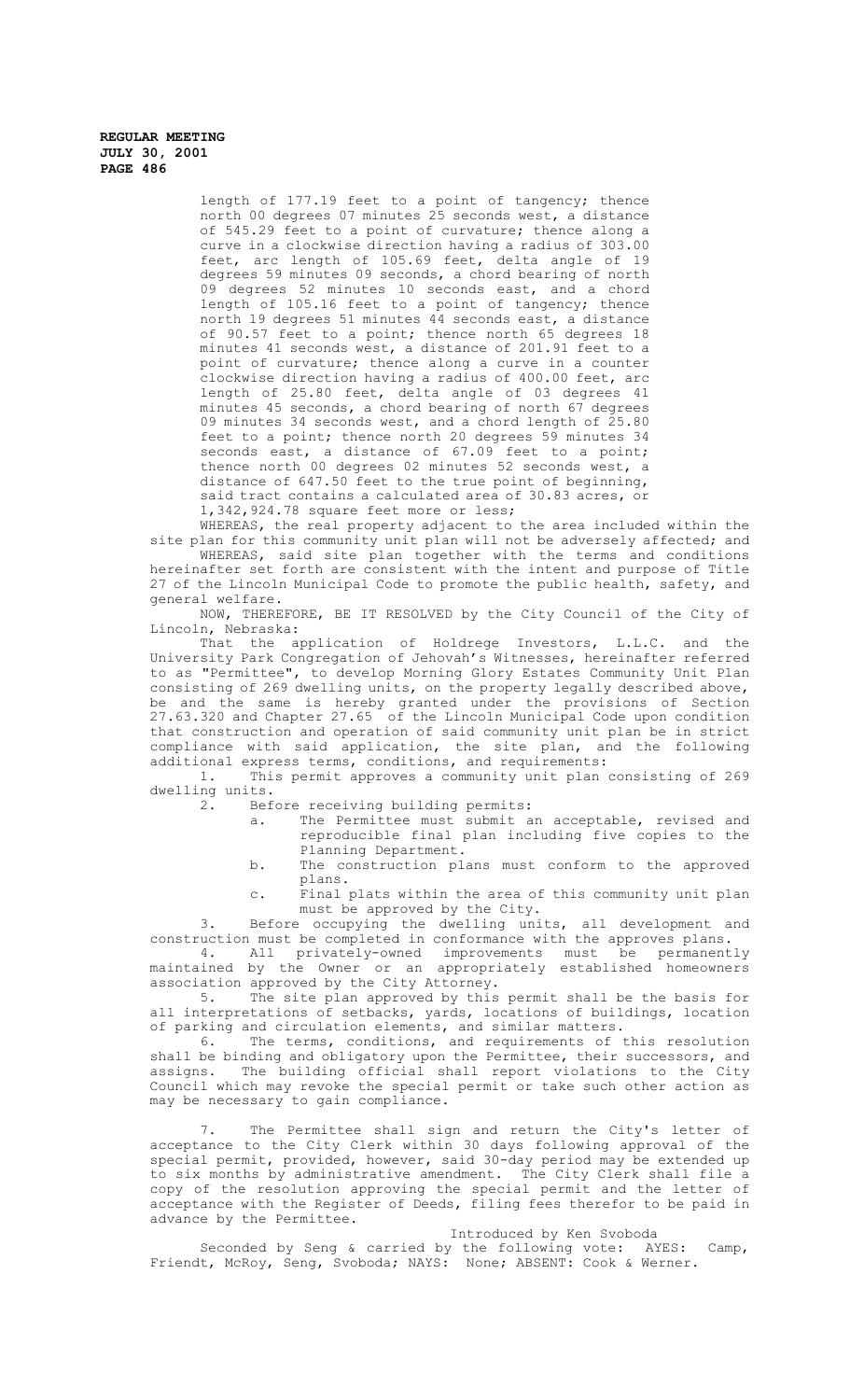ACCEPTING AND APPROVING THE PRELIMINARY PLAT OF MORNING GLORY ESTATES FOR 54 RESIDENTIAL LOTS, 12 COMMERCIAL LOTS AND TWO OUTLOTS WITH WAIVERS OF A USE PERMIT WITHIN THE PRELIMINARY PLAT, STREET PROJECTION, SIDEWALKS, DOUBLE FRONTAGE LOTS, LOT DEPTH OF LESS THAN 120', A PEDESTRIAN CONNECTION, DEPTH AND SLOPE OF SANITARY SEWERS, INTERSECTION APPROACHES, AND SIGNS IN THE FRONT YARD; ON PROPERTY GENERALLY LOCATED AT NORTH 84TH AND HOLDREGE STREETS - CLERK read the following resolution, introduced by Ken Svoboda, who moved its adoption:<br>A-81002 WHEREAS, Nebraska

WHEREAS, Nebraska Nurseries, Inc. has submitted the preliminary plat of **Morning Glory Estates** for acceptance and approval; and

WHEREAS, the Lincoln City - Lancaster County Planning Commission has reviewed said preliminary plat and made recommendations as contained in the letter dated April 23, 2001, which is attached hereto as Exhibit "A". NOW, THEREFORE, BE IT RESOLVED by the City Council of the City of

Lincoln, Nebraska:

That the preliminary plat of **Morning Glory Estates**, located at the northeast corner of 84th Street and Holdrege Street as submitted by Holdrege Investors, L.L.C. is hereby accepted and approved, subject to the terms and conditions set forth in Exhibit "A", which is attached hereto and made a part of this resolution as though fully set forth verbatim.

BE IT FURTHER RESOLVED that the City Council finds that the tract to be subdivided is surrounded by such development or unusual conditions that strict application of the subdivision requirements would result in actual difficulties or substantial hardship and the following modifications to the subdivision requirements are therefore approved:

1. The requirements of Section 3.3 and 3.6 of the Sanitary Sewer Design Standards relating to the minimum slope and standard depth of cover of sanitary sewers is waived.<br>2. The requirement of

The requirement of § 26.23.140 (e) of the Lincoln Municipal Code prohibiting lots with double frontage is waived.

3. The requirement of § 26.23.140(a) that lots abutting an arterial street shall have a minimum lot depth of 120' is waived for Lot 24, Block 5.

4. The requirement of Section 3.4.3 of the Urban Public Street Design Standards relating to intersection approaches is waived to allow approaches which exceed 3%.

Introduced by Ken Svoboda

Seconded by Seng & carried by the following vote: AYES: Camp, Friendt, McRoy, Seng, Svoboda,; NAYS: None; ABSENT: Cook & Werner.

USE PERMIT 128 - APPLICATION OF HOLDREGE INVESTORS, L.L.C. AND UNIVERSITY PARK CONGREGATION OF JEHOVAH'S WITNESSES TO DEVELOP 153,000 SQ. FT OF OFFICE AND COMMERCIAL SPACE, ON PROPERTY GENERALLY LOCATED AT NORTH 84TH AND HOLDREGE STREETS - CLERK read the following resolution, introduced by Ken Svoboda, who moved its adoption:<br>A-81003 WHEREAS, Holdrege Investor

### WHEREAS, Holdrege Investors, L.L.C. and the University Park Congregation of Jehovah's Witnesses have submitted an application in accordance with Section 27.27.080 and Section 27.31.100 of the Lincoln Municipal Code designated as Use Permit No. 128 for authority to construct

153,000 sq. ft. of office and commercial space on property generally located at the northeast corner of North 84th and Holdrege Streets, and legally described to wit:

A portion of the remaining portion of Lot 94 I.T., located in the Southwest Quarter of Section 14, Township 10 North, Range 7 East of the 6th P.M., Lancaster County, Nebraska, and more particularly described as follows:

Commencing at the northwest corner of the remaining portion of Lot 93 I.T., said point being 90.00 feet east of the west line of said Southwest Quarter; thence on an assumed bearing of south 00 degrees 56 minutes 03 seconds west along the west line of said remaining portion of Lot 93 I.T., a distance of 294.93 feet to a point of deflection; thence south 00 degrees 02 minutes 14 seconds east along the west line of said remaining portion of Lot 93 I.T., a distance of 338.61 feet to a southwest corner of said remaining portion of Lot 93 I.T.; thence south 71 degrees 35 minutes 42 seconds east along the southwest line of said remaining portion of Lot 93 I.T., a distance of 63.25 feet to a point of deflection; thence south 00 degrees 02 minutes 14 seconds east along a west line of said remaining portion of Lot 93 I.T., a distance of 30.00 feet to a northwest corner of said remaining portion of Lot 94 I.T., said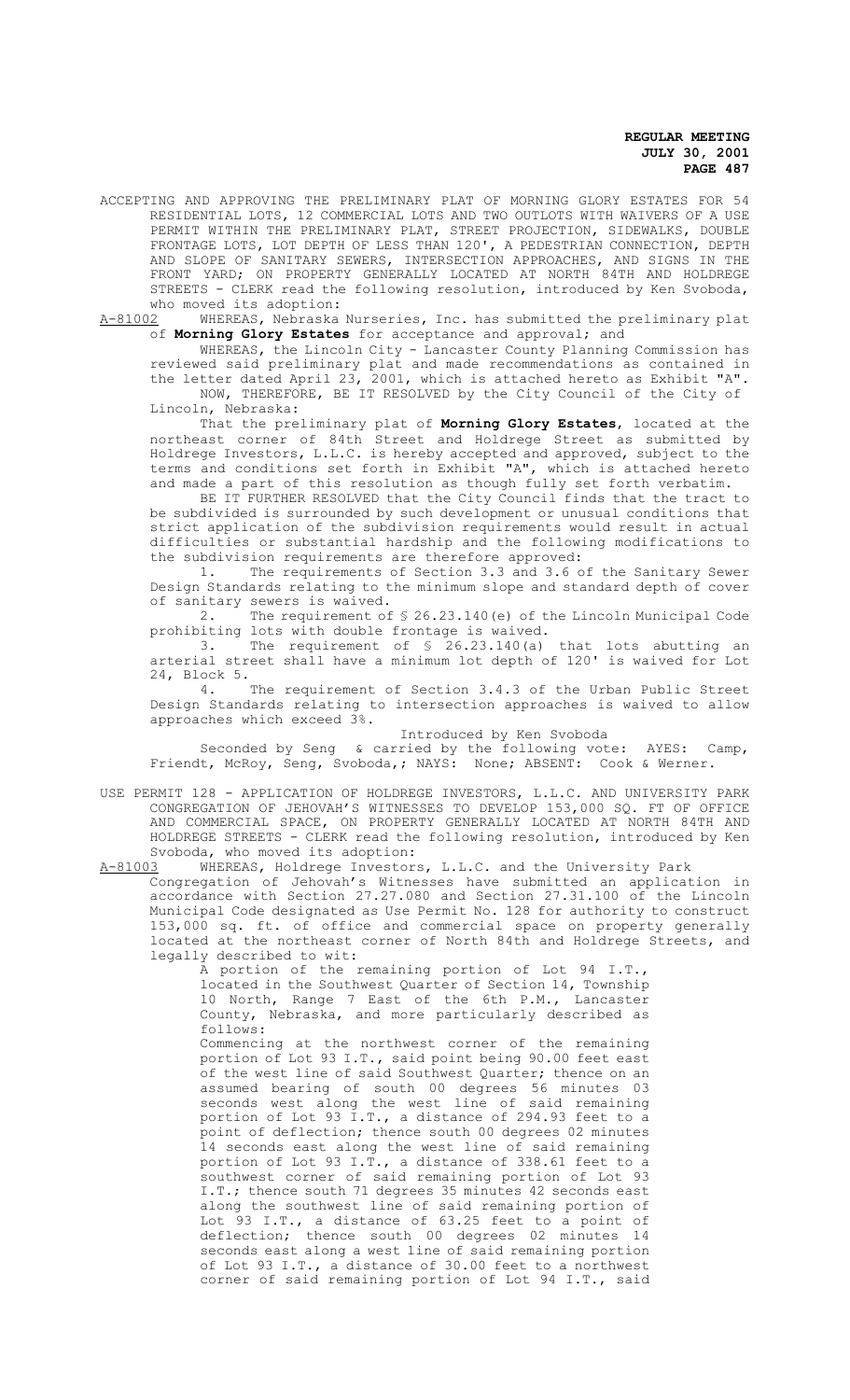point being the true point of beginning; thence north 89 degrees 58 minutes 15 seconds east along the north line of said remaining portion of Lot 94 I.T., a distance of 215.98 feet to a point of curvature; thence along a curve in a clockwise direction having a radius of 400.00 feet, arc length of 172.56 feet, delta angle of 24 degrees 43 minutes 04 seconds, a chord bearing of south 77 degrees 40 minutes 13 seconds east, and a chord length of 171.23 feet to a point of tangency; thence south 65 degrees 18 minutes 41 seconds east, a distance of 201.91 feet to a point; thence south 19 degrees 51 minutes 44 seconds west, a distance of 90.57 feet to a point of curvature; thence along a curve in a counter clockwise direction having a radius of 303.00 feet, arc length of 105.69 feet, delta angle of 19 degrees 59 minutes 09 seconds, a chord bearing of south 09 degrees 52 minutes 10 seconds west, and a chord length of 105.16 feet to a point of tangency; thence south 00 degrees 07 minutes 25 seconds east, a distance of 545.29 feet to a point of curvature; thence along a curve in a counter clockwise direction having a radius of 800.00 feet, arc length of 177.56 feet, delta angle of 12 degrees 43 minutes 00 seconds, a chord bearing of south 06 degrees 28 minutes 55 seconds east, and a chord length of 177.19 feet to a point of reverse curvature; thence along a curve in a clockwise direction having a radius of 600.00 feet, arc length of 134.46 feet, delta angle of 12 degrees 50 minutes 25 seconds, a chord bearing of south 06 degrees 25 minutes 12 seconds east, and a chord length of 134.18 feet to a point of tangency; thence south 00 degrees 00 minutes 00 seconds east, a distance of 43.74 feet to a point of intersection with the south line of said remaining portion of Lot 94 I.T.; thence north 89 degrees 35 minutes 51 seconds west along the south line of said remaining portion of Lot 94 I.T., a distance of 593.34 feet to a southwest corner of said remaining portion of Lot 94 I.T.; thence north 43 degrees 56 minutes 50 seconds west along the southwest line of said remaining portion of Lot 94 I.T., a distance of 28.84 feet to a southwest corner of said remaining portion of Lot 94 I.T.; thence north 00 degrees 02 minutes 14 seconds west along the west line of said remaining portion of Lot 94 I.T., a distance of 1133.05 feet to a northwest corner of said remaining portion of Lot 94 I.T.; thence north 71 degrees 32 minutes 06 seconds east along a northwest line of said remaining portion of Lot 94 I.T., a distance of 63.24 feet to a point of deflection; thence north 00 degrees 02 minutes 14 seconds west along a west line of said remaining portion of Lot 94 I.T., a distance of 30.00 feet to the true point of beginning, said tract contains a calculated area of 15.94 acres, or 694,140.40 square feet, more or less;

WHEREAS, the real property adjacent to the area included within the site plan for this office and commercial development will not be adversely affected; and

WHEREAS, said site plan together with the terms and conditions hereinafter set forth are consistent with the intent and purpose of Title 27 of the Lincoln Municipal Code to promote the public health, safety, and general welfare.

NOW, THEREFORE, BE IT RESOLVED by the City Council of the City of Lincoln, Nebraska:

That the application of Holdrege Investors, L.L.C. and the University Park Congregation of Jehovah's Witnesses, hereinafter referred to as "Permittee", to construct 153,000 sq. ft. of office and commercial space on the property legally described above be and the same is hereby granted under the provisions of Section 27.27.080 and Section 27.31.100 of the Lincoln Municipal Code upon condition that construction and operation of said office and commercial development be in strict compliance with said application, the site plan, and the following additional express terms, conditions, and requirements: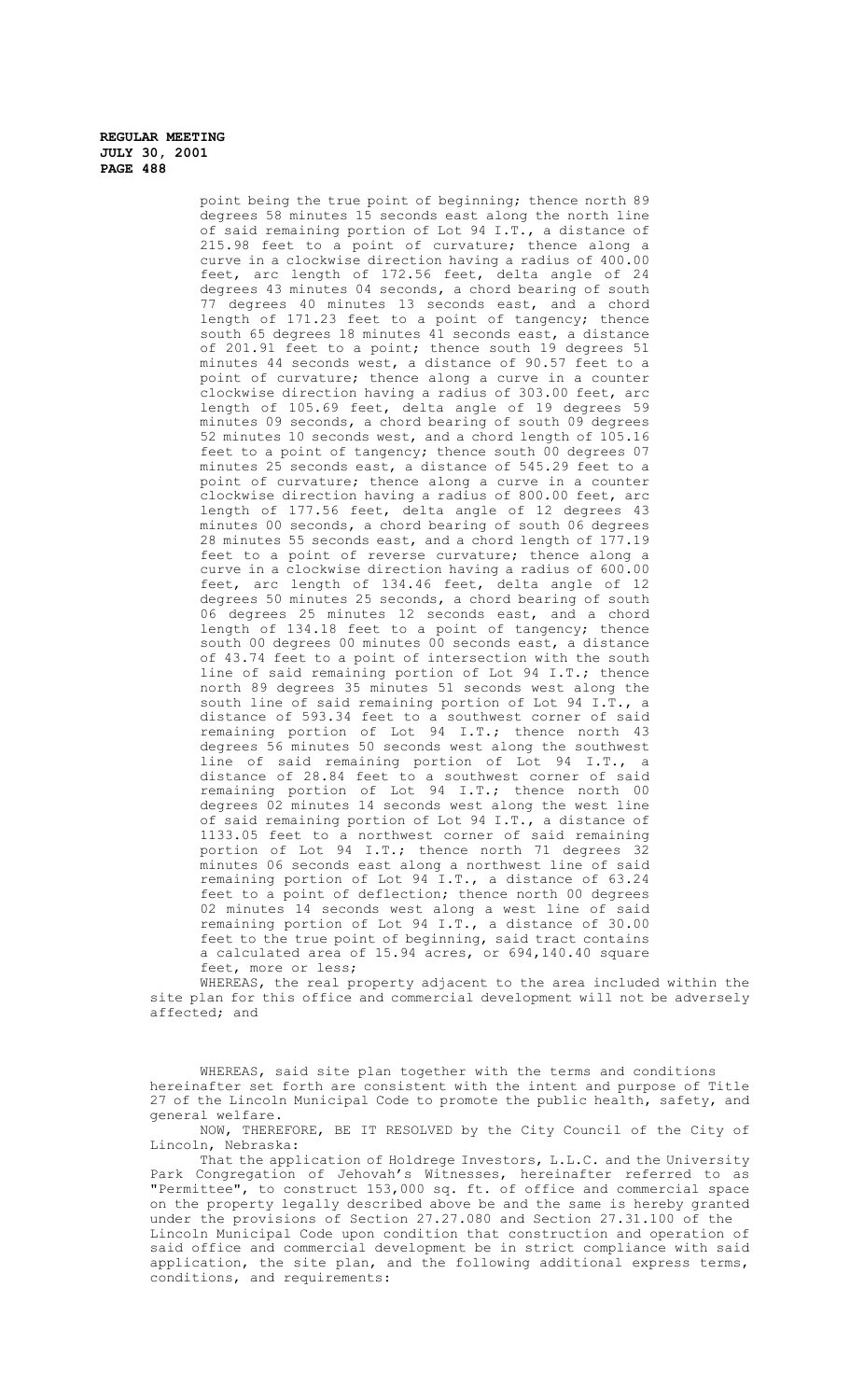1. This permit approves 100,000 sq. ft. of office space, 53,000 sq. ft. of commercial space, a church, and a modification of the sign regulations in the O-3 district and B-2 district to allow ground signs in the front yard setback provided that said ground signs shall not be located within the first 21' of the front yard setback.<br>2. Before receiving building permits:

Before receiving building permits:<br>a. The Permittee must submit a

- The Permittee must submit an acceptable, revised and reproducible final plan including five copies to the Planning Department.
- b. The construction plans must conform with the approved plans.
- c. Final plats within this use permit must be approved by the City.

3. Before occupying the dwelling units all development and construction must be completed in conformance with the approved plans.

4. All privately-owned improvements shall be permanently maintained by the owner or an appropriately established homeowners association approved by the City Attorney.<br>5. The site plan approved by this

The site plan approved by this permit shall be the basis for all interpretations of setbacks, yards, location of buildings, location of parking and circulation elements, and similar matters.

6. The terms, conditions, and requirements of this resolution shall be binding and obligatory upon the Permittee, their successors and assigns. The building official shall report violations to the City Council which may revoke this use permit or take such other action as may be necessary to gain compliance.

7. The Permittee shall sign and return the City's letter of acceptance to the City Clerk within 30 days following approval of this use permit, provided, however, said 30-day period may be extended up to six months by administrative amendment. The City Clerk shall file a copy of the resolution approving this use permit and the letter of acceptance with the Register of Deeds, filing fees therefor to be paid in advance by the Permittee.

Introduced by Ken Svoboda

Seconded by Seng & carried by the following vote: AYES: Camp, Friendt, McRoy, Seng, Svoboda; NAYS: None; ABSENT: Cook & Werner.

APPROVING THE AGREEMENT FOR AUTOMATED METER READING SYSTEM BETWEEN THE CITY AND MOUNTAIN STATES PIPE AND SUPPLY FOR AUTOMATED METER READING EQUIPMENT AND SERVICES FOR LINCOLN WATER SYSTEM - CLERK read the following resolution, introduced Ken Svoboda, who moved its adoption:

A-81004 WHEREAS, the City of Lincoln Water System requested proposals for<br>the furnishing and installation of an automated water meter reading furnishing and installation of an automated water meter reading system; and

WHEREAS, MSPS Installation Group submitted a proposal which is acceptable to the City and in full compliance with the request for proposals in the amount of \$11,822,284.00; and

WHEREAS, the City of Lincoln has spent \$5,504,427..54 to date; and WHEREAS, the City of Lincoln Water System is desirous of entering into a contract with MSPS Installation Group pursuant to the terms and conditions contained in its proposal; and

WHEREAS, the funding for the contract involves the expenditure of money from appropriations of more that one year which, pursuant to Article VII, Section 3 of the Charter of the City of Lincoln requires approval by resolution of the City Council.

NOW, THEREFORE, BE IT RESOLVED by the City Council of the City of Lincoln, Nebraska:

That the contract between the City of Lincoln, Nebraska and MSPS Installation Group for the purchase and installation of an automated meter reading system for the Lincoln Water System, a copy of which is available in the City Clerk's Office, County City Building, 555 South 10th Street, Lincoln, Nebraska, is hereby approved.

The City Clerk is directed to deliver one fully executed copy of said contract and attachments to Nick McElvain at the Lincoln Water System for transmittal to MSPS Installation Group.

Introduced by Ken Svoboda

Seconded by Seng & carried by the following vote: AYES: Camp, Friendt, McRoy, Seng, Svoboda; NAYS: None; ABSENT: Cook & Werner.

ACCEPTING THE REPORT OF NEW AND PENDING CLAIMS AGAINST THE CITY AND APPROVING DISPOSITION OF CLAIMS SET FORTH THEREIN FOR THE PERIOD OF JULY 1 - 15, 2001 - CLERK read the following resolution, introduced by Ken Svoboda, who moved its adoption:<br>A-81005 BE IT RESOLVEI

BE IT RESOLVED by the City Council of the City of Lincoln, Nebraska: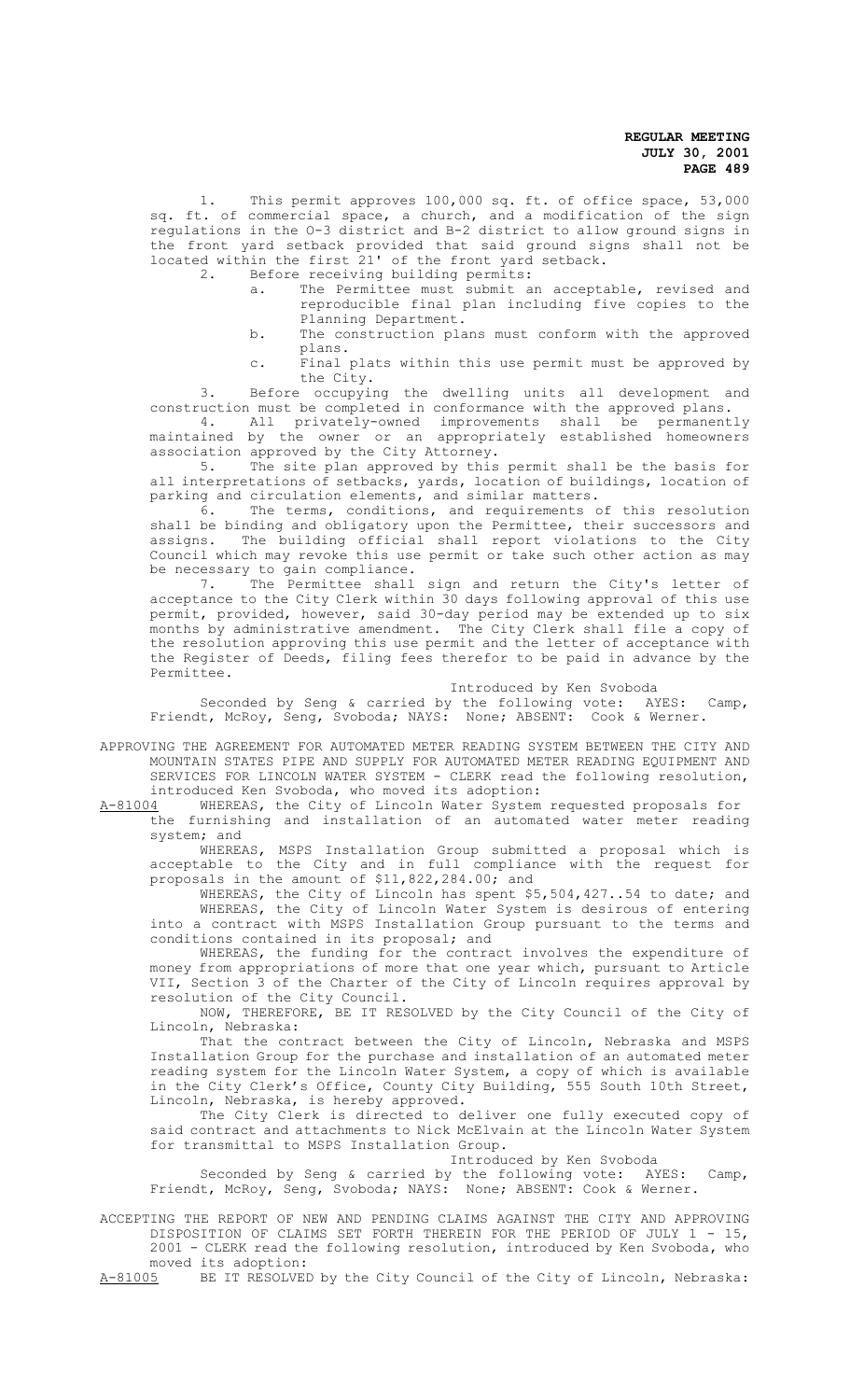That the claims listed in the attached report, marked as Exhibit "A", dated July 16, 2001, of various new and pending tort claims filed against the City of Lincoln with the Office of the City Attorney or the Office of the City Clerk, as well as claims which have been disposed of, are hereby received as required by Neb. Rev. Stat. § 13-905 (Reissue 1997). The dispositions of claims by the Office of the City Attorney, as shown by the attached report, are hereby approved:<br>DENIED

 $\begin{tabular}{l} \bf \textit{DENIED} \\ \bf \textit{Farmers Mutual of Nebraska} \\ \bf \textit{Farmers Mutual} \\ \bf \textit{Debraska} \\ \end{tabular}$ Farmers Mutual of Nebraska Leroy Milbourn & Delores Milbourn \$2,291.21 (Christine S. Wittmuss, Insured) \$2,125.58 Earl May Nursery & Garden Center 308.00 Dianne Kurtzer NAS\* Jenny Bertsch 194.35 Allied Insurance (Richard & Dolores, Insureds) 291.29

\*No Amount Specified

The City Attorney is hereby directed to mail to the various claimants listed herein a copy of this resolution which shows the final disposition of their claim.

Introduced by Ken Svoboda

Seconded by Seng & carried by the following vote: AYES: Camp, Friendt, McRoy, Seng, Svoboda; NAYS: None; ABSENT: Cook & Werner.

APPROVING THE BUDGET AND PROGRAM OF WORK FOR DOWNTOWN LINCOLN ASSOCIATION'S FY 2001-2002 MANAGEMENT AND MAINTENANCE DISTRICTS - CLERK read the following resolution, introduced by Ken Svoboda, who moved its adoption:<br>A-81006 WHEREAS, the City of Lincoln has entered into a contract

WHEREAS, the City of Lincoln has entered into a contract with the Downtown Lincoln Association for the provision of services within various downtown business improvement districts; and

WHEREAS, said contract requires the submittal of a work plan and annual budgets for work to be performed in the Downtown Management and Maintenance Districts by the Downtown Lincoln Association.

NOW, THEREFORE, BE IT RESOLVED by the City Council of the City of Lincoln, Nebraska:

That the attached 2001-2002 Maintenance and Management BID Budgets and Program of Work for the Downtown Lincoln Association Program for the period of September 1, 2001 to August 31, 2002 are hereby approved. Introduced by Ken Svoboda

Seconded by Seng & carried by the following vote: AYES: Camp, Friendt, McRoy, Seng, Svoboda; NAYS: None; ABSENT: Cook & Werner.

APPROVING THE MANAGEMENT AND MAINTENANCE CONTRACT FOR DOWNTOWN BUSINESS IMPROVEMENT DISTRICT (2001 REVISION)BETWEEN THE CITY AND THE DOWNTOWN LINCOLN ASSOCIATION FOR A THREE-YEAR PERIOD - CLERK read the following resolution, introduced by Ken Svoboda, who moved its adoption:<br>A-81007 WHEREAS, the City of Lincoln and the Downtown Lincoln As

WHEREAS, the City of Lincoln and the Downtown Lincoln Association have previously entered into an agreement under which the Downtown Lincoln Association has provided various management and maintenance services as contemplated under the various downtown business improvement districts for a three-year period; and

WHEREAS, the City and the Downtown Lincoln Association are desirous of entering into a contract to provide management and maintenance services for a three-year period.

NOW, THEREFORE, BE IT RESOLVED by the City Council of the City of Lincoln, Nebraska:

That the Services Contract for Downtown Business Improvement Districts (2001), a copy of which is attached hereto, marked as Attachment "A", and made a part hereof by reference, be and the same is hereby approved and the Mayor is hereby authorized to execute the same on behalf of the City.

The City Clerk is directed to return one fully executed copy of said contract to the Downtown Lincoln Association, and one fully executed copy to the Urban Development Director.

Introduced by Ken Svoboda

Seconded by Seng & carried by the following vote: AYES: Camp, Friendt, McRoy, Seng, Svoboda; NAYS: None; ABSENT: Cook & Werner.

SETTING THE HEARING DATE OF AUGUST 13, 2001 AT 1:30 P.M. FOR K-SARA ENTERPRISES, INC., DBA MEIER IMPORTS, FOR A CLASS D LIQUOR LICENSE, LOCATED AT 3540 VILLAGE DR., STE. 200 - CLERK read the following resolution, introduced by Ken Svoboda, who moved its adoption:

A-81008 BE IT RESOLVED by the City Council, of the City of Lincoln, that a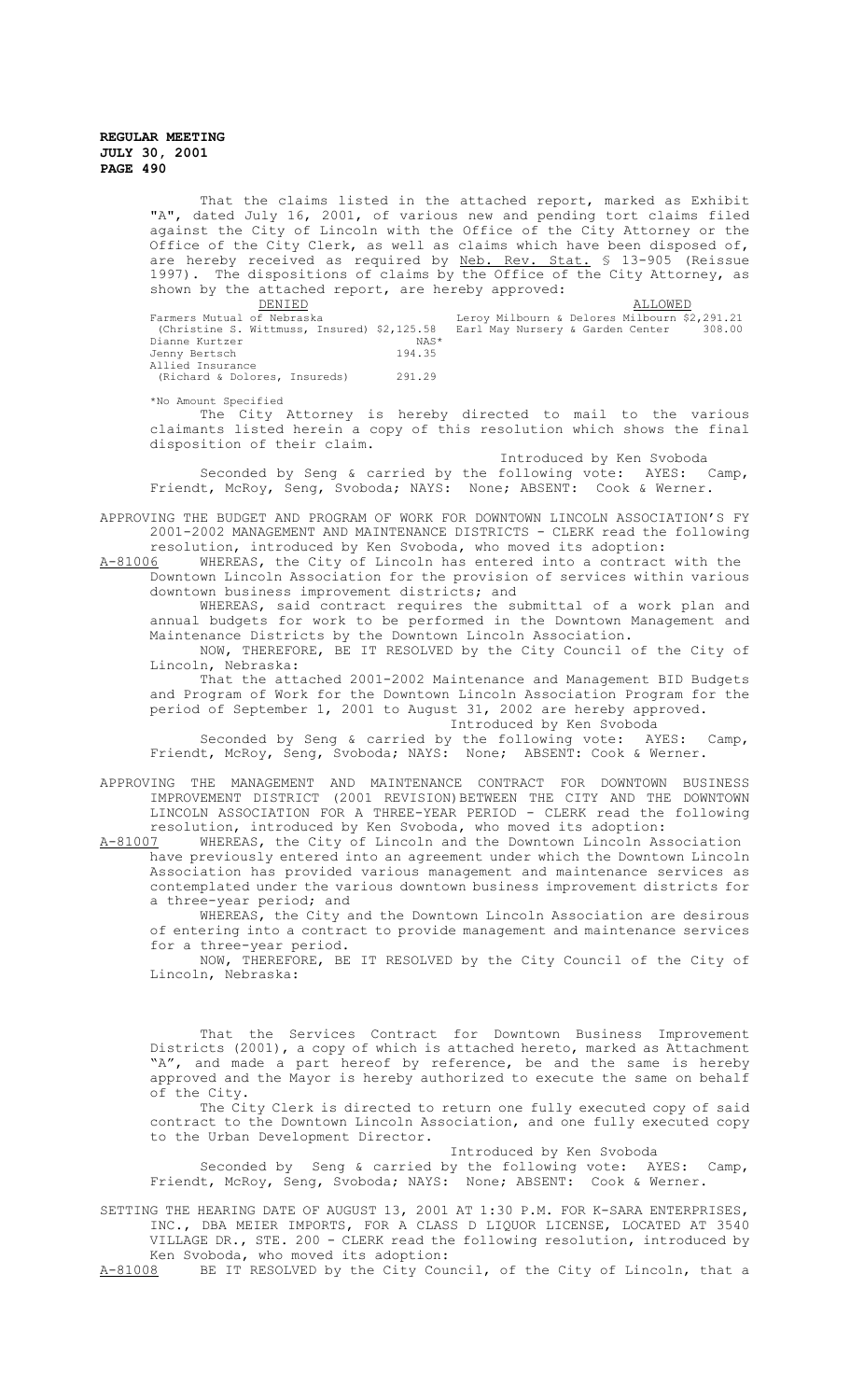hearing date is hereby fixed for Mon., August 13, 2001 at 1:30 p.m. or as soon thereafter as possible in the City Council Chambers, County-City Building, 555 S. 10th St., Lincoln, NE, for the purpose of considering the Class D Liquor License Application of K-Sara Enterprises, Inc., dba Meier Imports, located at 3540 Village Dr., Suite 200.

If the Police Dept. is unable to complete the investigation by said time, a new hearing date will be set.

Introduced by Ken Svoboda

Seconded by Seng & carried by the following vote: AYES: Camp, Friendt, McRoy, Seng, Svoboda; NAYS: None; ABSENT: Cook & Werner.

SPECIAL PERMIT 572E - APPLICATION OF THOMASBROOK PROPERTIES TO AMEND THE THOMASBROOK APARTMENTS COMMUNITY UNIT PLAN TO DECREASE THE LAND AREA OF THE COMMUNITY UNIT PLAN ON PROPERTY GENERALLY LOCATED AT 60TH AND NORMAL BLVD. - CLERK read the following resolution, introduced by Terry Werner, Coleen Seng, who moved its adoption for approval:

A-81011 WHEREAS, Thomasbrook Properties has submitted an application

designated as Special Permit No. 572E for authority to amend Thomasbrook Apartments Community Unit Plan to decrease the land area of the community unit plan by removing the land for the day care facility and Community Playhouse expansion on property located at 60th and Normal Blvd., and legally described to wit:

Lots 2 and 3, Block 2, and Lot 1 and a portion of Lot 2, Block 1, of Thomasbrook Addition, located in Section 33, Township 10 North, Range 7 East of the 6th P.M., Lincoln, Lancaster County, Nebraska and more particularly described as follows:

Commencing at the southwest corner of the Southwest Quarter of said Section 33 and extending thence south 89 degrees 55 minutes 00 seconds east, 48.00 feet; thence north 00 degrees 10 minutes 00 seconds east, 53.00 feet to the point of beginning; thence continuing north 00 degrees 10 minutes 00 seconds east on the east line of South 56th Street, 461.12 feet; thence south 89 degrees 53 minutes 20 seconds east, 320.00 feet; thence north 00 degrees 10 minutes 00 seconds east, 150.00 feet; thence south 89 degrees 53 minutes 20 seconds east, 953.93 feet; thence north 00 degrees 14 minutes 10 seconds west, 602.47 feet to the south line of Normal Boulevard; thence south 89 degrees 52 minutes 35 seconds east, on said south line, 301.76 feet; thence south 00 degrees 07 minutes 00 seconds west, 334.31 feet to the point of curvature of a circular curve to the right having a central angle of 41 degrees 58 minutes and a radius of 622.93 feet; thence on the arc of said circular curve, 456.27 feet to the point of tangency; thence south 42 degrees 05 minutes 00 seconds west, 238.00 feet to the point of curvature of a circular curve to the left having a central angle of 42 degrees 00 minutes and a radius of 170.66 feet; thence on the arc of said circular curve 125.10 feet to the point of tangency; thence south 00 degrees 05 minutes 00 seconds west, 191.00 feet to the north line of Van Dorn Street; thence

north 89 degrees 55 minutes 00 seconds west, on said north line, 1190.00 feet; thence north 44 degrees 50 minutes 00 seconds west, 28.28 feet to the point of beginning, containing 21.85 acres, more or less; and

Commencing at the southwest corner of the Southwest Quarter of said Section 33, and extending thence south 89 degrees 55 minutes 00 seconds east, 1318.00 feet; thence north 00 degrees 05 minutes 00 seconds east, 33.00 feet to the point of beginning; thence north 00 degrees 05 minutes 00 seconds east, 191.00 feet to the point of curvature of a circular curve to the right having a central angle of 42 degrees 00 minutes and a radius of 110.66 feet; thence on the arc of said circular curve, 81.12 feet to the point of tangency; thence north 42 degrees 05 minutes 00 seconds east, 238.00 feet to the point of curvature of a circular curve to the left having a central angle of 41 degrees 58 minutes and a radius of 682.93 feet; thence on the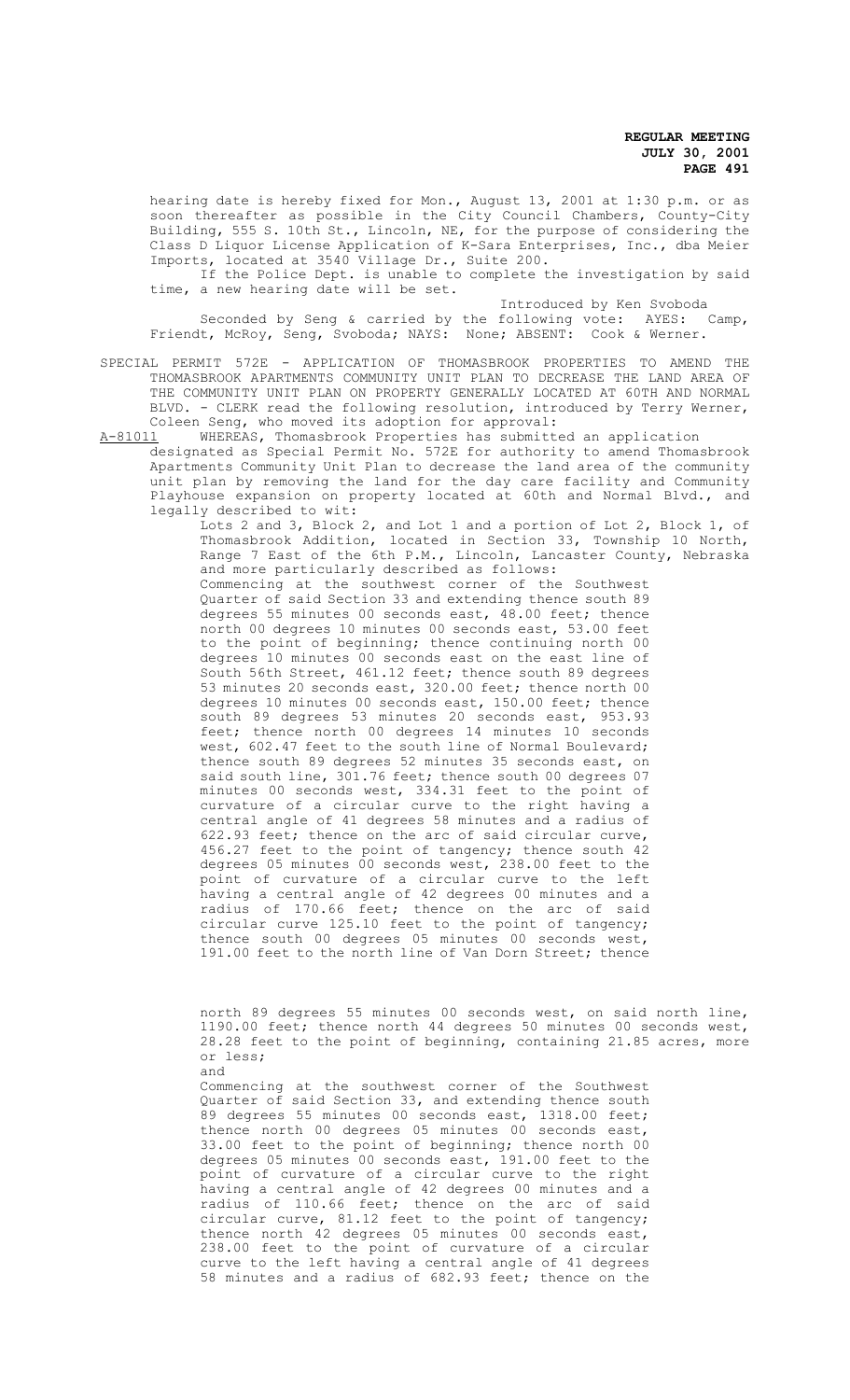> arc of said circular curve, 500.22 feet to the point of tangency; thence north 00 degrees 07 minutes 00 seconds east, 172.43 feet; thence south 89 degrees 43 minutes 40 seconds east, 299.87 feet; thence south 00 degrees 00 minutes 00 seconds east, 1069.98 feet to the north line of Van Dorn Street; thence north 89 degrees 55 minutes 00 seconds west, on said north line, 664.67 feet to the point of beginning, containing 11.20 acres, more or less;

WHEREAS, the real property adjacent to the area included within the site plan for this reduction of the land area of the community unit plan will not be adversely affected; and

WHEREAS, said site plan together with the terms and conditions hereinafter set forth are consistent with the intent and purpose of Title 27 of the Lincoln Municipal Code to promote the public health, safety, and general welfare.

NOW, THEREFORE, BE IT RESOLVED by the City Council of the City of Lincoln, Nebraska:

That the application of Thomasbrook Properties, hereinafter referred to as "Permittee", to amend Thomasbrook Apartments Community Unit Plan to decrease the land area of the community unit plan by removing the land for the day care facility and Community Playhouse lot expansion, on the property legally described above, be and the same is hereby granted under the provisions of Section 27.63.320 and Chapter 27.65 of the Lincoln Municipal Code upon condition that construction and operation of said community unit plan be in strict compliance with said application, the site plan, and the following additional express terms, conditions, and requirements:

1. This permit approves the reduction of the land area of Thomasbrook Community Unit Plan.<br>2. All development and

All development and construction must be in conformance with the approved plans.

3. All privately-owned improvements must be permanently maintained by the Permittee.

4. The site plan approved by this permit shall be the basis for all interpretations of setbacks, yards, locations of buildings, location of parking and circulation elements, and similar matters.<br>5. The terms, conditions, and requirements of t

The terms, conditions, and requirements of this resolution shall be binding and obligatory upon the Permittee, its successors, and assigns. The building official shall report violations to the City Council which may revoke the special permit or take such other action as may be necessary to gain compliance.<br>6. The Permittee shall side

Permittee shall sign and return the City's letter of acceptance to the City Clerk within 30 days following approval of the special permit, provided, however, said 30-day period may be extended up to six months by administrative amendment. The City Clerk shall file a copy of the resolution approving the special permit and the letter of acceptance with the Register of Deeds, filing fees therefor to be paid in advance by the Permittee.

7. The site plan as approved with this resolution voids and supersedes all previously approved site plans, however, all resolutions approving previous permits remain in force unless specifically amended by this resolution. Introduced by Terry Werner

Seconded by Svoboda & carried by the following vote: AYES: Camp, Friendt, McRoy, Seng, Svoboda; NAYS: None; ABSENT: Cook & Werner.

## **PETITIONS AND COMMUNICATIONS**

#### **THE FOLLOWING WERE REFERRED TO THE PLANNING DEPT.:**

Change of Zone No. 3333 - App. of Union Bank & Trust, Trustee for Donald C.

Foreman Trust, for a change from AG to AGR at 1 ½ Mile South of S.W. 12th & W. Denton Road.

Change of Zone No. 3334 - App. of Rex Anderson, to amend the Zoning Resolution from I-1 to R-4 at 19th & Y Streets.

Special Permit No. 1435C - App. of YMCA, to add a parking lot for the YMCA at 70th & Huntington Streets.

Special Permit No. 1923 - App. of Tami L. Armstrong, to allow for the operation of a daycare in a single family dwelling at 5332 Fremont Street.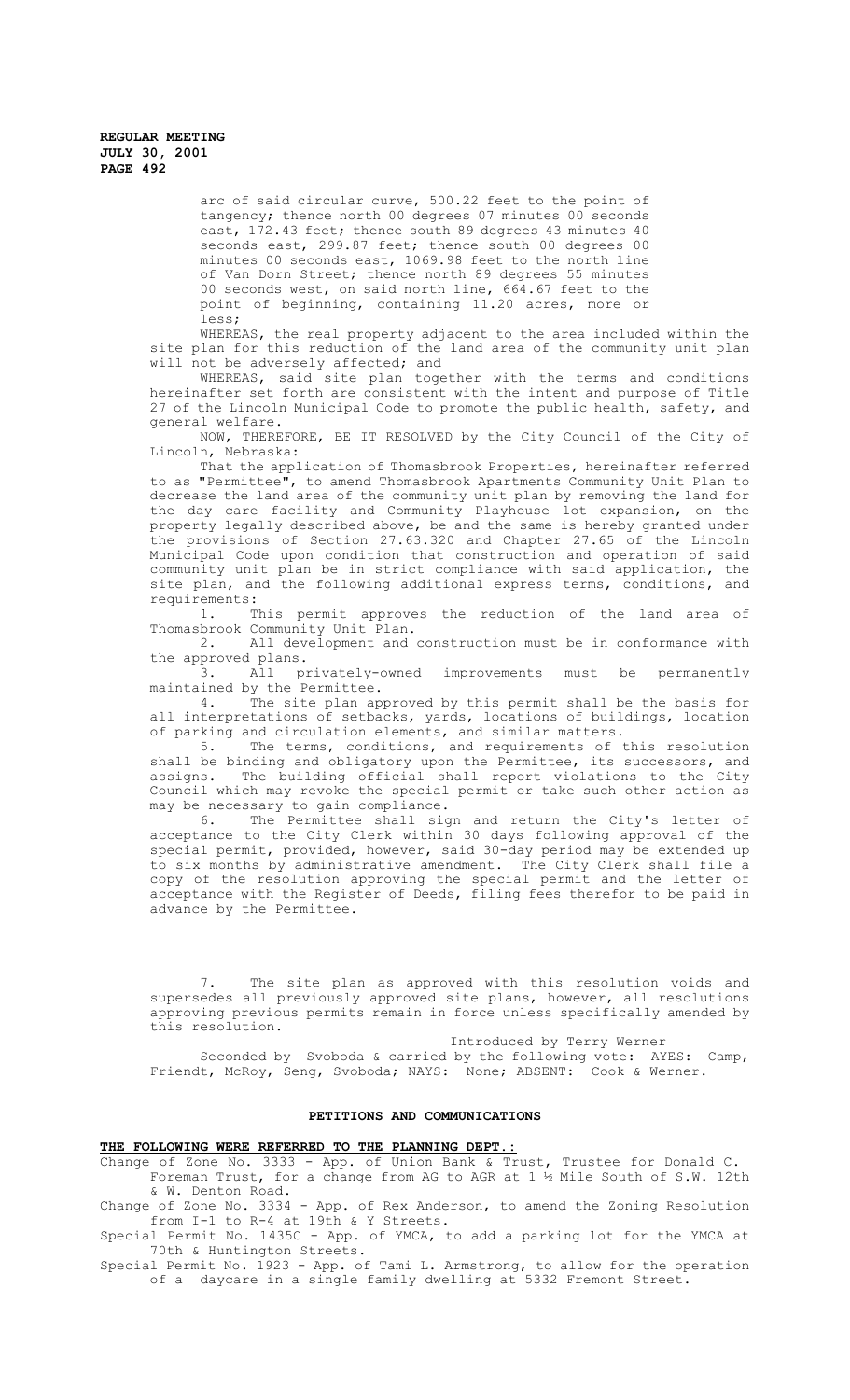- Special Permit No. 1924 App. of Chien Van Nguyen to allow sale of alcoholic beverages for consumption off the premises at 23rd and R Streets.
- PETITION TO VACATE PUBLIC WAY OF ALL OF THE EAST-WEST ALLEY IN BLOCK 103, UNIVERSITY PLACE, SUBMITTED BY JON & LEZLIE SINNER - CLERK presented said petition which was referred to the Law Dept.
- PETITION TO VACATE PUBLIC WAY OF NORTH ONE-HALF OF NORTH-SOUTH ALLEY ON WEST LINE OF SW CORNER OF TOUZALIN AND SEWARD STREETS, SUBMITTED BY PETE & GINA KLUCAS AND MILLARD DRYWALL SERVICES, INC. - CLERK presented said petition which was referred to the Law Dept.

### **REPORTS OF CITY OFFICERS**

- CLERK'S LETTER & MAYOR'S APPROVAL OF ORDINANCES & RESOLUTIONS PASSED ON JULY 16, 2001 - CLERK presented said report which was placed on file in the Office of the City Clerk.
- MAYOR DON WESELY VETO AND VETO MESSAGE OF RESOLUTION NO. A-80974, SPECIAL PERMIT NO. 1918 (APPLICATION OF MIKE OLDERBAK TO PERMIT THE SALE OF ALCOHOLIC BEVERAGES FOR CONSUMPTION OFF THE PREMISES AT 338 NORTH 27TH STREET) WHICH COUNCIL ADOPTED JULY 16, 2001 - CLERK presented said report which was placed on file in the Office of the City Clerk and no Council action taken, veto stands. **(#38-4370)**

INVESTMENT OF FUNDS FOR JULY 16 - 20, 2001 - CLERK read the following resolution, introduced by Ken Svoboda, who moved its adoption:<br>A-81009 BE IT HEREBY RESOLVED BY THE CITY COUNCIL o:

BE IT HEREBY RESOLVED BY THE CITY COUNCIL of the City of Lincoln, Nebraska:

That the attached list of investments be confirmed and approved, and the City Treasurer is hereby directed to hold said investments until maturity unless otherwise directed by the City Council. (Investments for July 16 - 20, 2001)

Introduced by Ken Svoboda

Seconded by Seng & carried by the following vote: AYES: Camp, Friendt, McRoy, Seng, Svoboda; NAYS: None; ABSENT: Cook & Werner.

DISTRIBUTION OF FUNDS REPRESENTING INTEREST EARNINGS ON SHORT-TERM INVESTMENTS OF IDLE FUNDS FOR THE MONTH ENDED JUNE 30, 2001 - CLERK read the following

resolution, introduced by Ken Svoboda, who moved its adoption:<br>A-81010 BE IT RESOLVED by the City Council of the City of Lincoln, BE IT RESOLVED by the City Council of the City of Lincoln, Nebraska: That during the month ended June 30, 2001, \$252,517.13 was earned from short-term investments of "IDLE FUNDS". The same is hereby distributed to the various funds on a pro-rata basis using the balance of each fund and allocating a portion of the interest on the ratio that such balance bears to the total of all funds balances.

Introduced by Ken Svoboda Seconded by Seng & carried by the following vote: AYES: Camp, Friendt, McRoy, Seng, Svoboda; NAYS: None; ABSENT: Cook & Werner.

- REPORTS FROM CITY TREASURER OF TELECOMM. OCC. TAX FOR THE MONTH OF JUNE, 2001: GLYPHICS COMMUNICATIONS, INC.; GTC TELECOM; LIGHTYEAR COMMUNICATIONS, INC.; XO LONG DISTANCE SERVICES, INC.; RSL COM USA, INC.; TRI-M COMMUNICATIONS, INC.; COMDATA TELECOMMUNICATIONS SERVICES, INC.; NOS COMMUNICATIONS, INC.; AFFINITY NETWORK, INC.; GLOBALCOM, INC.; NOSVA LIMITED PARTNERSHIP; TOUCH 1 COMMUNICATIONS, INC.; INCOMNET COMMUNICATIONS CORP.; SINGLE BILLING SERVICES, INC., DBA ASIAN AMERICAN ASSOCIATION; ATT WIRELESS PCS, LLC, ATT WIRELESS SERVICES; NEXTEL WEST CORP.; WORKING ASSETS FUNDING SERVICE, INC.; ONESTAR LONG DISTANCE, INC.; WINSTAR WIRELESS, INC.; I-LINK COMMUNICATIONS, INC.; BIG PLANET, INC.; SPRINT SPECTRUM, L.P.; USA PAGING LLC; LONG DISTANCE OF MICHIGAN, INC.; ZONE TELECOM, INC.; AND D&D COMMUNICATIONS - CLERK presented said report which was placed on file in the Office of the City Clerk. **(20)**
- REPORT FROM CITY TREASURER OF FRANCHISE TAX FOR THE MONTH OF JUNE, 2001: UTILICORP UNITED GAS CO. - CLERK presented said report which was placed on file in the Office of the City Clerk. **(16-1)**

#### **ORDINANCES - 1ST READING**

AMENDING LINCOLN MUNICIPAL CODE SECTION 2.76.145, COMPENSATION PLAN, MERIT PAY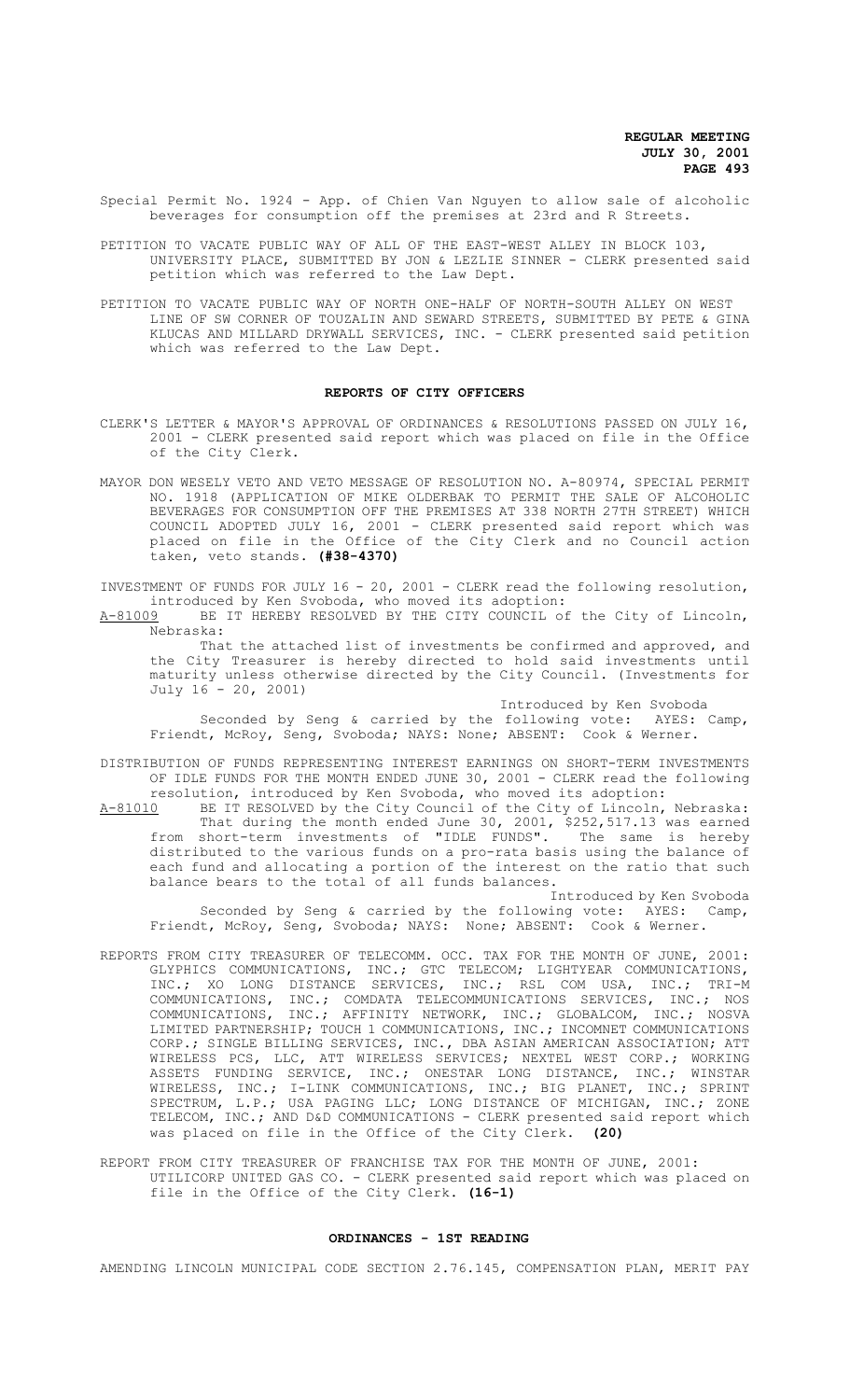PLAN, ADMINISTRATION AND REQUIREMENTS FOR ADVANCEMENT; SECTION 2.76.153, COMPENSATION PLAN, MERIT PAY PLAN, SHIFT DIFFERENTIAL; SECTION 2.76.160, COMPENSATION PLAN, VARIABLE MERIT PAY PLAN; AND SECTION 2.76.380, SICK LEAVE WITH PAY; TO REFLECT NEGOTIATED CHANGES AND CHANGES APPLICABLE TO EMPLOYEES NOT REPRESENTED BY A BARGAINING UNIT - CLERK read an ordinance, introduced by Ken Svoboda, amending Chapter 2.76 of the Lincoln Municipal Code relating to the personnel System to incorporate negotiated changes and changes applicable to employees not represented by a bargaining unit by amending Section 2.76.145 to provide that the Mayor may grant permanent one- or two-step merit increases; amending Section 2.76.153 to provide that both probationary and regular employees may be paid shift differential; amending Section 2.76.160 to provide that employees in pay ranges prefixed by "A" and "C" receive a 4 1/2% increase after probation and to provide 4% temporary exceptional service awards to employees in pay ranges prefixed by "A", "C", "E" and "M"; amending Section 2.76.380 to increase certain accrual amounts and to clarify sick leave accrual amounts, to define the amount of sick leave payable upon death retirement or reduction in force, and to provide a waiver for increased family sick leave in special circumstances; and repealing Sections 2.76.145, 2.76.153, 2.76.160 and 2.76.380 of the Lincoln Municipal Code as hitherto existing, the first time.

- ADOPTING PAY SCHEDULES AND SCHEDULES OF PAY RANGES FOR EMPLOYEES WHOSE CLASSIFICATIONS ARE ASSIGNED TO PAY RANGES PREFIXED BY THE LETTER "F" -
- CLERK Read an ordinance, introduced by Ken Svoboda, adopting pay schedules and schedules of pay ranges for employees of the City of Lincoln, Nebraska whose classifications are assigned to pay ranges prefixed by the letter "F" and repealing Sections 11 and 12 of Ordinance No. 16652, passed by the City Council on August 8, 1994, the first time.

ADOPTING PAY SCHEDULES AND SCHEDULES OF PAY RANGES FOR EMPLOYEES WHOSE

- CLASSIFICATIONS ARE ASSIGNED TO PAY RANGES PREFIXED BY THE LETTER "X" CLERK Read an ordinance, introduced by Ken Svoboda, adopting pay schedules and schedules of pay ranges for employees of the City of Lincoln, Nebraska whose classifications are assigned to pay ranges prefixed by the letter "X" and repealing Sections 3 and 4 of Ordinance No. 17704, passed by the City Council on August 7, 2000, the first time.
- ADOPTING PAY SCHEDULES AND SCHEDULES OF PAY RANGES FOR EMPLOYEES WHOSE CLASSIFICATIONS ARE ASSIGNED TO PAY RANGES PREFIXED BY THE LETTER "E" AND "M" - CLERK read an ordinance, introduced by Ken Svoboda, adopting pay schedules and schedules of pay ranges for employees of the City of Lincoln, Nebraska whose classifications are assigned to pay ranges prefixed by the letters "E" and "M" (Excluded Employee); and repealing Sections 1, 2, 5, and 6 of Ordinance No. 17704, passed by the City Council on August 7, 2000, the first time.

ADOPTING PAY SCHEDULES AND SCHEDULES OF PAY RANGES FOR EMPLOYEES WHOSE CLASSIFICATIONS ARE ASSIGNED TO PAY RANGES PREFIXED BY THE LETTER "P" -

Read an ordinance, introduced by Ken Svoboda, adopting pay schedules and schedules of pay ranges for employees of the City of Lincoln, Nebraska whose classifications are assigned to pay ranges prefixed by the letter "P" and repealing Ordinance No. 17713, passed by the City Council on August 14, 2000, the first time.

# ADOPTING PAY SCHEDULES AND SCHEDULES OF PAY RANGES FOR EMPLOYEES WHOSE

CLASSIFICATIONS ARE ASSIGNED TO PAY RANGES PREFIXED BY THE LETTER "N" - CLERK Read an ordinance, introduced by Ken Svoboda, adopting pay schedules and schedules of pay ranges for employees of the City of Lincoln, Nebraska whose classifications are assigned to the pay range prefixed by the letter "N"; and repealing Ordinance No. 17707, passed by the City Council on August 7, 2000, the first time.

#### ADOPTING PAY SCHEDULES AND SCHEDULES OF PAY RANGES FOR EMPLOYEES WHOSE

CLASSIFICATIONS ARE ASSIGNED TO PAY RANGES PREFIXED BY THE LETTER "A" AND "C" - CLERK read an ordinance, introduced by Ken Svoboda, adopting pay schedules and schedules of pay ranges for employees of the City of Lincoln, Nebraska whose classifications are assigned to pay ranges prefixed by the letters "A" and "C"; and repealing Ordinance No. 17705, passed by the City Council on August 7, 2000, the first time.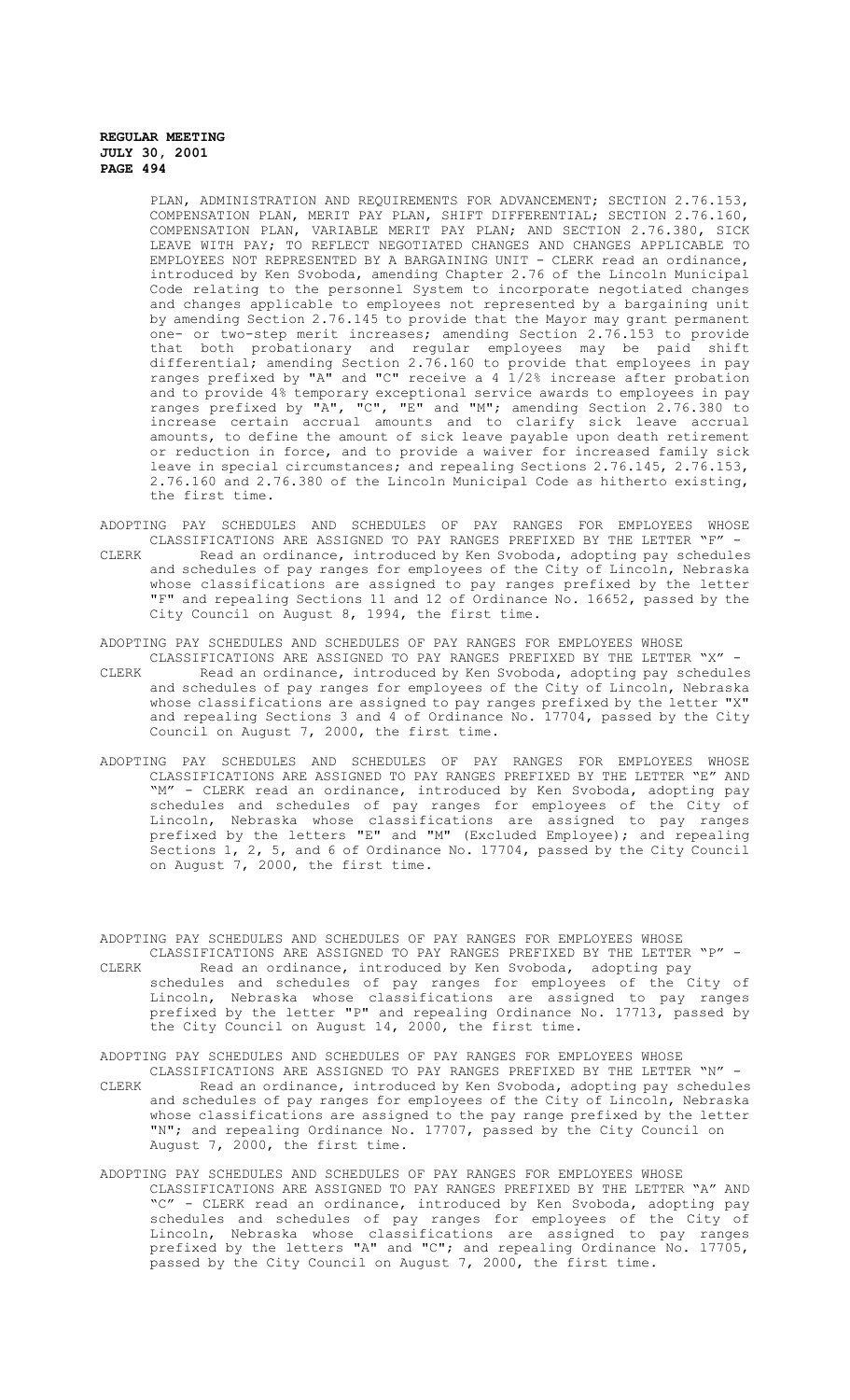- CHANGING THE CITY TELECOMMUNICATIONS OCCUPATION TAX RATE FROM 3.8% TO 5.75% OF GROSS RECEIPTS EFFECTIVE SEPTEMBER 1, 2001 - CLERK read an ordinance, introduced by Ken Svoboda, amending Sections 3.24.080 and 3.24.090 of the Lincoln Municipal Code to increase the telecommunications occupation tax rate from 3.8% to 5.75% of gross receipts commencing September 1, 2001; and repealing Sections 3.24.080 and 3.24.090 of the Lincoln Municipal Code as hitherto existing, the first time.
- AMENDING THE CONDITIONS OF SALE OF VACATED DAIRY DRIVE BY WAIVING THE CHARGE BY THE CITY FOR THE ASSESSMENT OF THIS LAND THAT WILL BE TRANSFERRED TO LINCOLN MATTRESS AND LANCASTER COUNTY - CLERK read an ordinance, introduced by Ken Svoboda, authorizing the conveyance of Dairy Drive as vacated by Ordinance No. 17864 to the County of Lancaster and Jerry Coniglio, the first time.

#### **ORDINANCES - 3RD READING**

CHANGE OF ZONE 3313 - APPLICATION OF NORTH CREEK L.L.C. FOR A CHANGE OF ZONE FROM R-3 RESIDENTIAL TO H-3 HIGHWAY COMMERCIAL ON PROPERTY GENERALLY LOCATED AT NORTH 27TH STREET AND WHITEHEAD DRIVE. (IN CONNECTION W/01R-192) - PRIOR to reading: FRIENDT Moved to suspend the rules to have 2nd & 3rd Reading this date.

Seconded by Seng & carried by the following vote: AYES: Camp, Friendt, McRoy, Seng, Svoboda; NAYS: None; ABSENT: Cook & Werner.

- CLERK Read an ordinance, introduced by Terry Werner, amending the Lincoln Zoning District Maps attached to and made a part of Title 27 of the Lincoln Municipal Code, as provided by Section 27.05.020 of the Lincoln Municipal Code, by changing the boundaries of the districts established and shown thereon, the third time.
- SENG Moved to pass the ordinance as read.

Seconded by Seng & carried by the following vote: AYES: Camp, Friendt, McRoy, Seng, Svoboda; NAYS: None; ABSENT: Cook & Werner. The ordinance, being numbered **17886**, is recorded in Ordinance Book 24, Page

AMENDING THE CORPORATE LIMITS OF THE CITY BY ANNEXING APPROXIMATELY 53.67 ACRES OF PROPERTY GENERALLY LOCATED AT THE NORTHEAST CORNER OF NORTH 84TH AND HOLDREGE STREETS. (IN CONNECTION W/01-118, 01R-191, 01R-194, 01R-195, 01R-196) - PRIOR to reading:

CAMP Moved to suspend the rules to have 2nd & 3rd Reading this date. Seconded by Svoboda & carried by the following vote: AYES: Camp, Friendt, McRoy, Seng, Svoboda; NAYS: None; ABSENT: Cook & Werner.

CLERK Read an ordinance, introduced by Terry Werner, amending Section 15 of Ordinance No. 8730, passed May 17, 1965, as last amended by Section 1 of Ordinance No. 17552, passed September 20, 1999 defining the corporate

limits of the City of Lincoln, Nebraska; repealing said Section 15 of Ordinance No. 8730, passed May 17, 1965, as last amended by Section 1 of Ordinance No. 17552, passed September 20, 1999, as hitherto existing, the third time.

SENG Moved to pass the ordinance as read. Seconded by Seng & carried by the following vote: AYES: Camp, Friendt, McRoy, Seng, Svoboda; NAYS: None; ABSENT: Cook & Werner. The ordinance, being numbered **17887**, is recorded in Ordinance Book 24, Page

CHANGE OF ZONE 3255 - APPLICATION OF HOLDREGE INVESTORS, L.L.C. AND UNIVERSITY PARK CONGREGATION OF JEHOVAH'S WITNESSES FOR A CHANGE OF ZONE FROM AG AGRICULTURAL TO R-3 RESIDENTIAL, R-4 RESIDENTIAL, B-2 PLANNED NEIGHBORHOOD BUSINESS, AND O-3 OFFICE PARK ON PROPERTY GENERALLY LOCATED AT THE NORTHEAST CORNER OF NORTH 84TH AND HOLDREGE STREETS. (IN CONNECTION W/01-117, 01R-191, 01R-194, 01R-195, 01R-196) - PRIOR to reading:

SENG Moved to suspend the rules to have 2nd & 3rd Reading this date. Seconded by Friendt & carried by the following vote: AYES: Camp, Friendt, McRoy, Seng, Svoboda; NAYS: None; ABSENT: Cook & Werner.

CLERK Read an ordinance, introduced by Terry Werner, amending the Lincoln Zoning District Maps attached to and made a part of Title 27 of the Lincoln Municipal Code, as provided by Section 27.05.020 of the Lincoln Municipal Code, by changing the boundaries of the districts established and shown thereon, the third time. SENG Moved to pass the ordinance as read.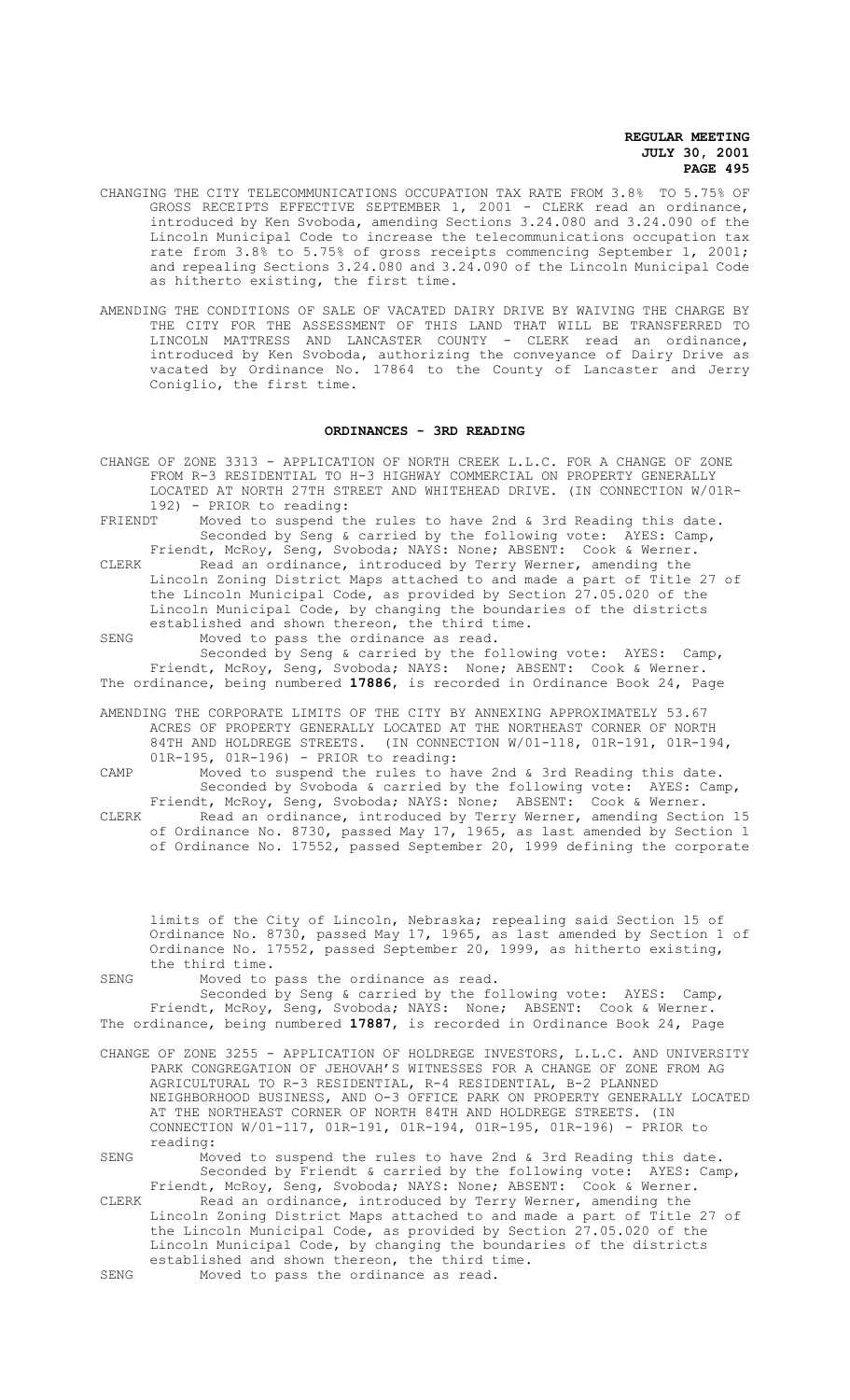Seconded by Seng & carried by the following vote: AYES: Camp, Friendt, McRoy, Seng, Svoboda; NAYS: None; ABSENT: Cook & Werner. The ordinance, being numbered **17888**, is recorded in Ordinance Book 24, Page

CHANGE OF ZONE 3326 - APPLICATION OF THOMASBROOK PROPERTIES FOR A CHANGE OF ZONE FROM R-3 RESIDENTIAL TO R-4 RESIDENTIAL ON PROPERTY GENERALLY LOCATED AT 60TH AND NORMAL BLVD. - CLERK read an ordinance, introduced by Coleen Seng, amending the Lincoln Zoning District Maps attached to and made a part of Title 27 of the Lincoln Municipal Code, as provided by Section 27.05.020 of the Lincoln Municipal Code, by changing the boundaries of the districts established and shown thereon, the third time.

SENG Moved to pass the ordinance as read. Seconded by Friendt & carried by the following vote: AYES: Camp, Friendt, McRoy, Seng, Svoboda; NAYS: None; ABSENT: Cook & Werner. The ordinance, being numbered **17889**, is recorded in Ordinance Book 24, Page

- AMENDING CHAPTERS 5.34 AND 5.42 OF THE LINCOLN MUNICIPAL CODE RELATING TO PAWNBROKERS AND SECONDHAND JEWELRY AND WATCH DEALERS TO REQUIRE PAWNBROKER FORMS TO BE TYPEWRITTEN OR MACHINE PRINTED AND TO REQUIRE RECORDING OF SPECIFIC IDENTIFYING MARKS; TO ADD PAWNBROKER EMPLOYEE TO THOSE REQUIRED TO SUBMIT DAILY REPORTS TO THE CHIEF OF POLICE; TO REQUIRE SECONDHAND JEWELRY AND WATCH DEALER FORMS TO BE TYPEWRITTEN OR MACHINE PRINTED; TO CHANGE "RECORD OF TRANSACTIONS" TO "FORM FOR EACH TRANSACTION"; TO EXTEND THE TIME OF RETENTION OF SECONDHAND JEWELRY OR SECONDHAND WATCHES PURCHASED BY A DEALER FROM 72 HOURS TO 14 DAYS; AND TO MAKE REQUIREMENTS FOR PURCHASING SECONDHAND JEWELRY CONSISTENT WITH REQUIREMENTS FOR PAWNING GOODS - CLERK read an ordinance, introduced by Coleen Seng, amending Chapters 5.34 and 5.42 of the Lincoln Municipal Code relating to Pawnbrokers and Secondhand Jewelry and Watch Dealers, respectively, by amending Section 5.34.050 to require pawnbroker forms to be typewritten or machine printed and to require recording of specific identifying marks; amending Section 5.34.060 to add pawnbroker employee to those required to submit daily reports to the Chief of Police; amending Section 5.42.070 to require secondhand jewelry and watch dealer forms to be typewritten or machine printed; amending Section 5.42.080 to change the phrase "record of transactions" to "form for each transaction"; amending Section 5.42.100 to extend the time of retention of secondhand jewelry or secondhand watches purchased by a dealer from 72 hours to 14 days; amending Section 5.42.110 to make requirements for purchasing secondhand jewelry consistent with requirements for pawning goods; and repealing Sections 5.34.050, 5.34.060, 5.42.070, 5.42.080, 5.42.100 and 5.42.110 of the Lincoln Municipal Code as hitherto exiting, the third time.
- SENG Moved to pass the ordinance as read. Seconded by Svoboda & carried by the following vote: AYES: Camp, Friendt, McRoy, Seng, Svoboda; NAYS: None; ABSENT: Cook & Werner. The ordinance, being numbered **17890**, is recorded in Ordinance Book 24, Page

### **MISCELLANEOUS BUSINESS**

#### **PENDING LIST -**

ACCEPTING THE REPORT OF NEW AND PENDING CLAIMS AGAINST THE CITY AND APPROVING DISPOSITION OF CLAIMS SET FORTH THEREIN FOR THE PERIOD OF MARCH 16 - 31, 2001:

CAMP Moved to remove Bill No. 01R-83 from pending for action on 8/6/01. Seconded by Seng & carried by the following vote: AYES: Camp, Friendt, McRoy, Seng, Svoboda; NAYS: None; ABSENT: Cook & Werner.

CAMP Moved to extend the Pending List for 1 week. Seconded by Seng & carried by the following vote: AYES: Camp, Friendt, McRoy, Seng, Svoboda; NAYS: None; ABSENT: Cook & Werner.

#### **UPCOMING RESOLUTIONS**

ADOPTING THE CITY OF LINCOLN 2001-2002 ANNUAL OPERATING BUDGET: SVOBODA Moved to delay introduction of Bill No. 01R-203 for two weeks to 8/13/01.

Seconded by Seng & carried by the following vote: AYES: Camp, Friendt, McRoy, Seng, Svoboda; NAYS: None; ABSENT: Cook & Werner.

CAMP Moved to approve the resolutions to have Public Hearing on August